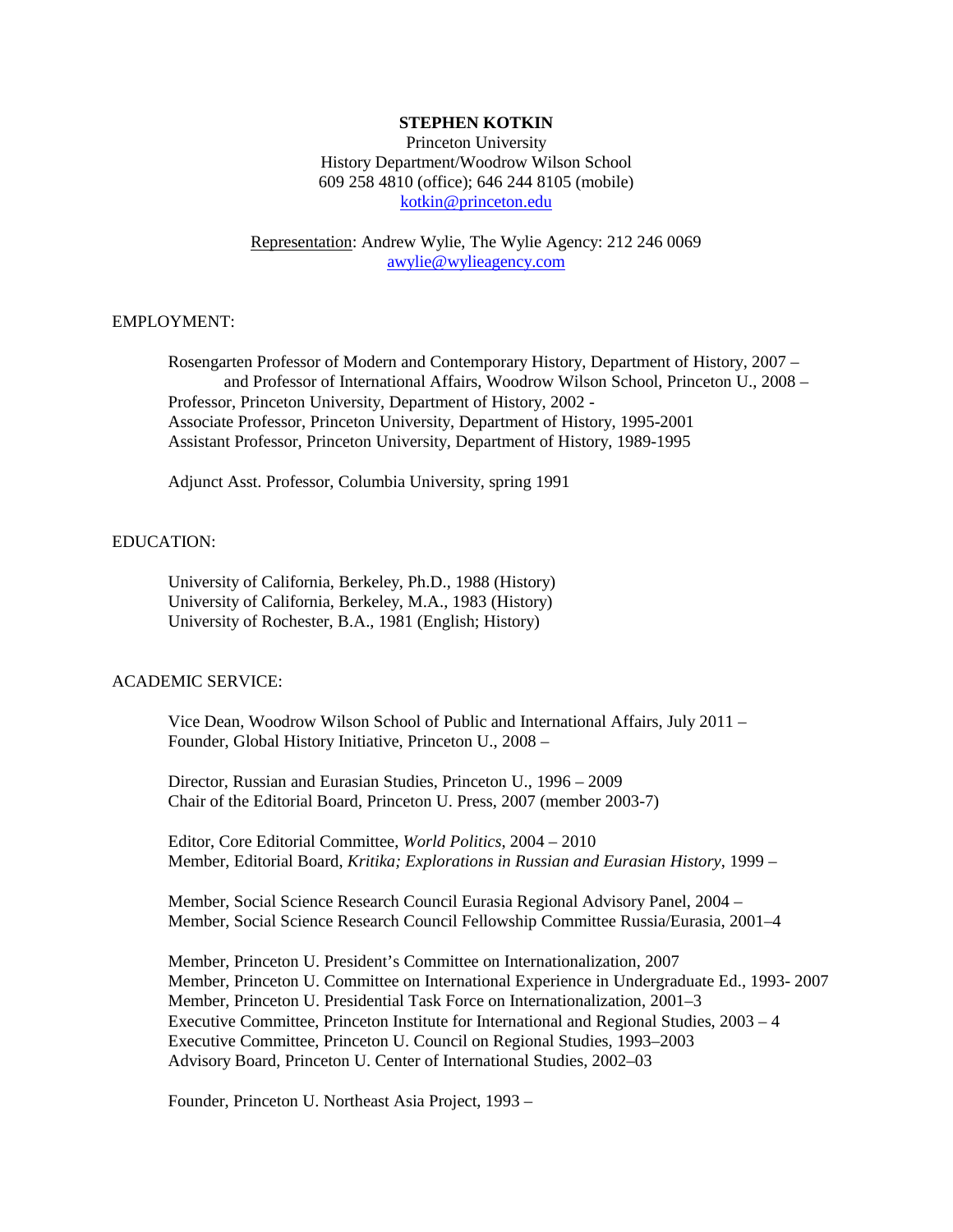Chair, Princeton U. Colloquium in European Studies, 1994-6, 2001–2, 2005-6 Member, Faculty Committee, Princeton U. Contemporary European Politics and Society, 2002–5 Faculty Associate, Liechtenstein Institute for Self-Determination, 2002 – Executive Committee, Princeton U. Shelby Cullom Davis Center for Historical Studies, 2003–7 Consultant, Rem Koolhaas Project on the City, 2001–2

Occasional Contributor, *The New Republic, The New Yorker, New York Review of Books, Washington Post Book World, London Review of Books*, *Financial Times, Times Literary Supplement, Foreign Affairs*

Occasional Commentator, NPR, 1990 –

Occasional Commentator, BBC World Service (in Russian language), 1997 –

- Princeton U. Search Committees: Central European History (chair), Modern British History (chair), imperial Russian history (chair), Modern Chinese history, Contemporary East Asia (interdisciplinary), Islamic Societies (interdisciplinary), Modern Middle Eastern History, Modern European History, Latin American History, 20<sup>th</sup>-c U.S. (history-WWS), Africa
- External Evaluator/Referee: McArthur, Guggenheim, NEH, ACLS, NSF, Carnegie, U.S. Institute of Peace, Soros-Open Society Institute, and others, as well as numerous university presses, journals

Tenure, external reviewer (average: 2-3 annually)

## PRINCIPAL POLICY-RELATED ACTIVITIES/CONSULTANCIES:

Lead Academic, Geopolitics and Emerging Markets, World Pension Forum, 1998 – Sunday Business Book Reviewer, *New York Times*, September 2006 – February 2009 Investigator and Strategist in Post-Communist Higher Education, OSI-Soros, NY-Budapest (since 1999); U.S. State Department (2003-4); Ford Foundation, Moscow, (2006-7) Faculty Co-coordinator, International Policy Fellowships Program, Open Society Institute-Soros Foundation, Budapest, 2005–8

#### EXTRAMURAL FELLOWSHIPS/GRANTS:

Hoover Institution, Stanford, CA, W. Glenn Campbell and Rita Ricardo-Campbell National Fellow, January, June-August 2011 Hoover Institution, Stanford, CA, Soviet Archives Workshop, Fellowship, July 2009 National Endowment for Humanities Fellowship, 2008-9 Guggenheim Fellowship, 2004-5 Cullman Center for Scholars and Writers, New York Public Library, 2004-5 American Council of Learned Societies, Fellowship, 2004-5 Carnegie Endowment for International Peace, Senior Associate [offered 2002, unable to accept] Weatherhead Institute, Columbia University, Conference Grant, 2003-5 National Council for Eurasian and East European Research (NCEEER), Research Grant, 2000-2 Open Society Institute, Project on Corruption, Major Grant, 1999-2000 International Research and Exchanges Board (IREX), Fellowship, 1999 Slavic Research Center, Hokkaido University, Sapporo, Japan, Fellowship, June 1996 – March 1997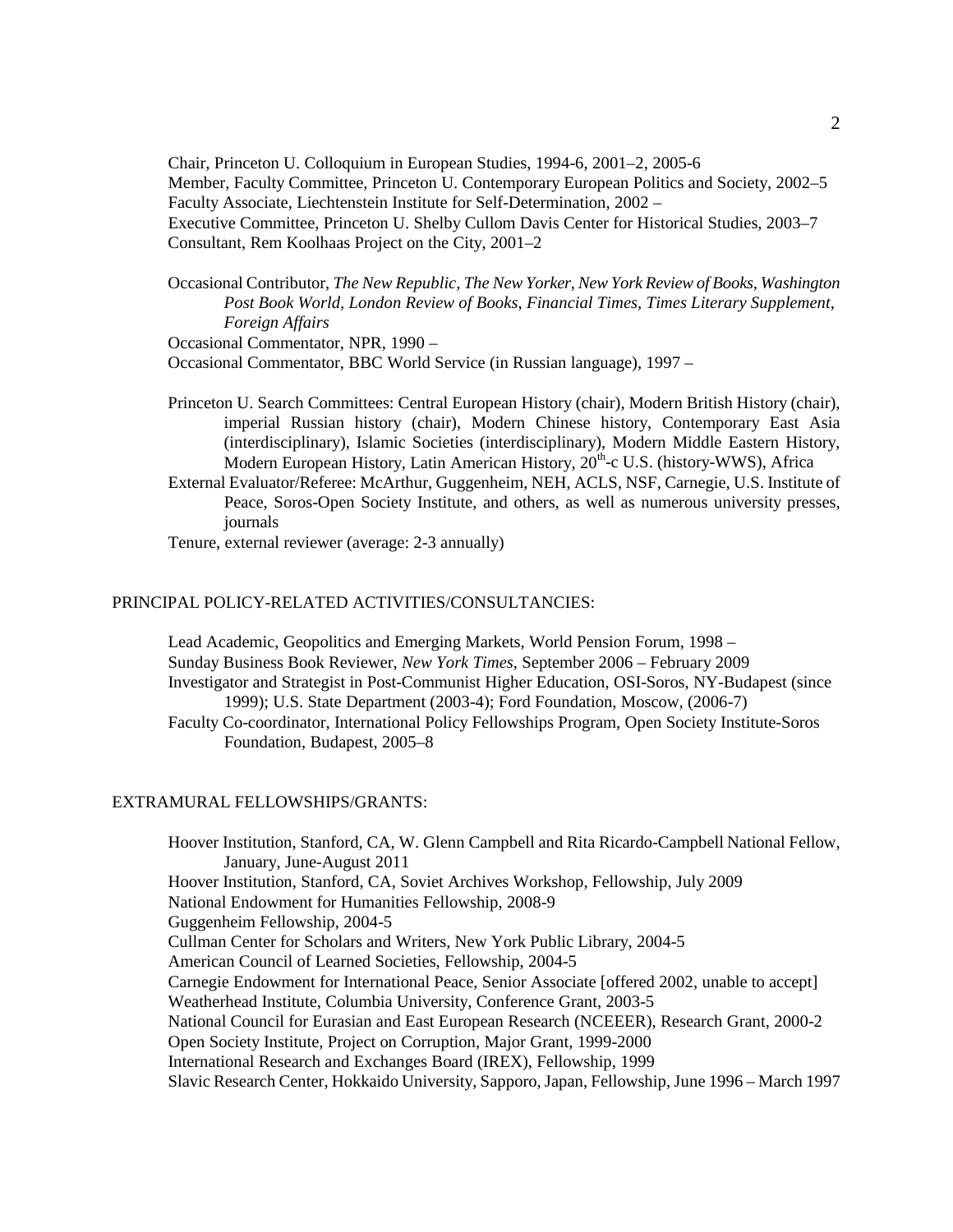Association of Asian Studies, Council on Northeast Asia, Workshop Grant, 1996 Social Science Research Council (SSRC), Workshop Grant, 1993 Tokyo University, Social Science Institute, Visiting Scholar, 1992-93 Social Science Research Council (SSRC), Postdoctoral Fellow, 1992-94 Princeton U. Tuck Fund, Travel Grant for Teaching, Eastern Europe, 1990 Harriman Institute, Columbia University, Postdoctoral Fellowship, 1990-91 IREX, Long-Term Research Fellowship in the USSR, 1988-89 IREX, Long-Term Research Fellowship in the USSR, 1985-86

Courtesy visiting scholar appointments: Russian Academy of Sciences, Moscow and Siberia (1993, 1995, 1998, 1999), USSR Academy of Sciences, Moscow, Magnitogorsk, Kazakhstan (1991), Tokyo University, Social Science Institute (1994, 1997)

#### HONORS:

Graduate Student Mentor Award, Princeton U. 2010 President's Award for Distinguished Teaching, Princeton U. 1994 David L. Rike Preceptorship in History, Princeton U., 1992-95

### TEACHING:

a) undergraduate courses

"Soviet Eurasia," "Modern Authoritarianism," "World History since 1300"

(Inactive: "Global Cities," "Dictators and Dictatorships," "Nation Building: Politics and History," "Avant-Garde and Dictatorship" "Moscow and Muscovy: Eight Centuries of Art, Politics, Empire," "Central and Eastern Europe, 1890-present," "Europe since 1700")

### b) graduate seminars

"Soviet Eurasia," "Global History (1850s-present)"

(Inactive: "Urbanism," "Europe in the 20<sup>th</sup> Century," "Europe in the 19<sup>th</sup> Century," "Russian Empire," "Modern Poland," "Habsburg Monarchy and Successor States")

## c) Ph.D. advisees (6 current)

Principal adviser on 5 current dissertations in the department of history/Russia-Eurasia: Anne O'Donnell (information in the Russian/Soviet state and the public realm) Kyrill Kunakhovich (search for socialist culture, Leipzig and Krakow, 1920-60) Franziska Exeler (post-WWII Belarus) James Pickett (Persephone urban culture in Inner Asia) Cristina Florea (comparative totalitarianism)

Co-Adviser, Department of Near Eastern Studies: Halit Akarca (Imperial Russia's occupation of the Ottoman Caucasus in WWI)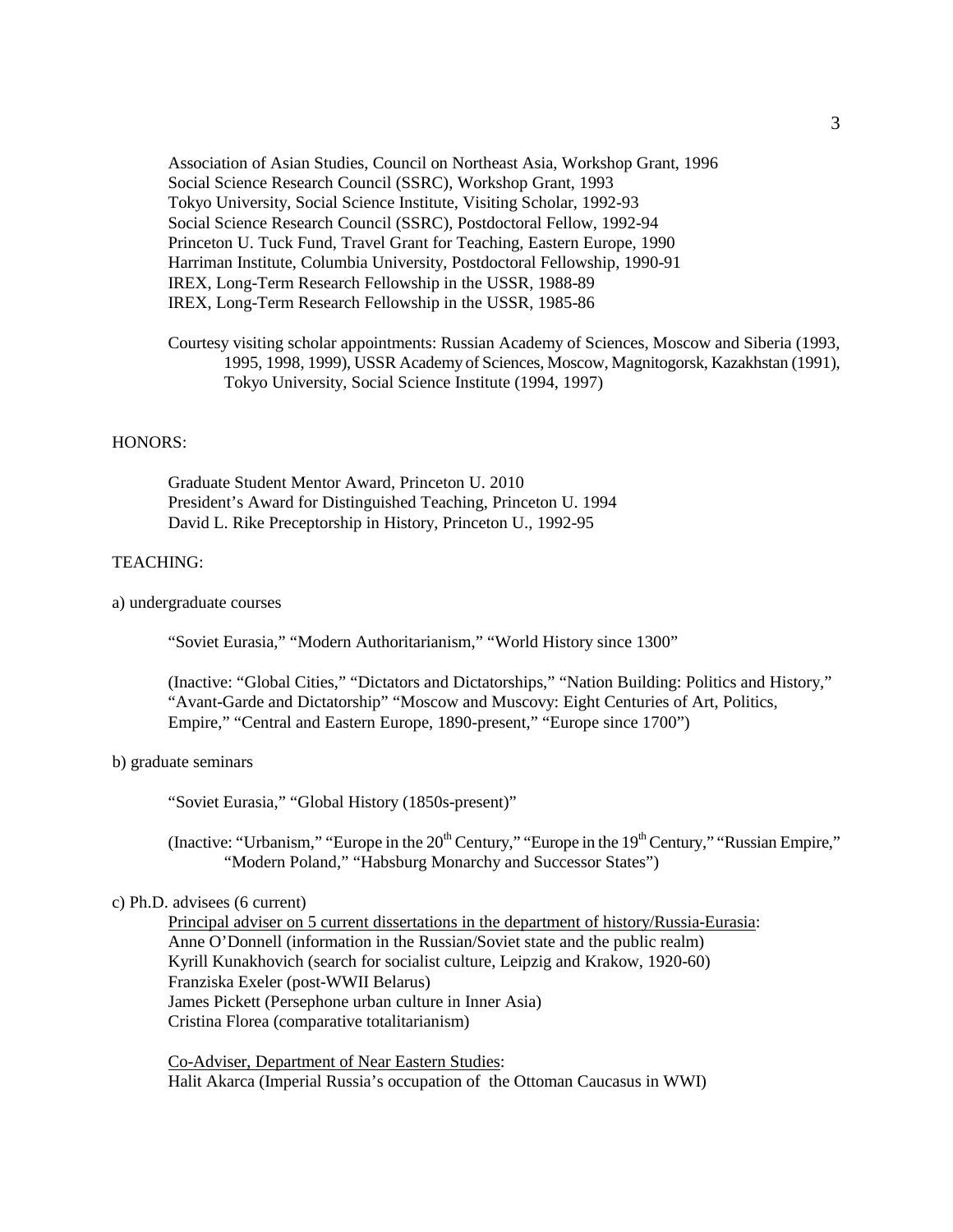## d) Ph.D.s (27 completed)

Advisees or Co-advisees (19): Francine Hirsch (Soviet Union as an empire of nations) – assoc. prof. (tenured) U. Wisconsin Robert Crews (Muslims in the Russian empire) – associate prof. (tenured) Stanford Amy Randall (socialist trade) – asst. prof. Santa Clara U. Loretta Fleurs (education reform under Khrushchev) – NGO employment Cynthia Hooper (the Soviet state's efforts to manage itself) – asst. prof. Holy Cross Michael Reynolds (Ottoman-Russian rivalry in the Caucasus) – asst. prof. Princeton Kristin Roth-Ey (media in the 1950s-70s Soviet Union) – University College London Eileen Kane (pilgrims from Russia to Ottoman-controlled holy lands) – asst. prof. Connecticut Coll. Milen Petrov (governing the Ottoman Danubian Province) – asst. prof. La Salle U. Tarik Amar (Lviv under Poles, Nazis, Ukrainians, Soviets) – asst. prof. Columbia U. Jesse Ferris (Egypt in the Cold War: Soviet, Arabic, American, British materials) – postdoc Israel Mustafa Tuna (Tatar merchant and ulama networks, from Kazan to Istanbul) – asst. prof. Duke Milena Methodieva, Near Eastern Studies (Muslim politics in post-1878 Bulgaria) – postdoc Toronto Jeremy Friedman (Sino-Soviet rivalry in the Third World: Chile and Angola) – postdoc Yale Pey-yi Chu (permafrost science and development in eastern Siberia) – postdoc Harvard Mayhill Fowler (beau monde and theater in Soviet Ukraine) – postdoc Harvard Elidor Mëhilli (design across the socialist bloc: case study Albania) – postdoc Columbia Ilya Kharin (Russian Orthodox Church in Japan) – postdoc Romania Jeff Hardy (Khrushchev's Gulag) – asst. prof. BYU

## Non-advisees (8):

Eric McGlinchey (oil & democracy aid in authoritarianism) – asst. prof. George Mason (pol.sci.) Jeffrey Hass (post-Soviet market reform) – associate prof. U. of Richmond (sociology) Christine Philliou (Ottoman elites) – asst. prof. Columbia U. (history) Sada Aksartova (American foundations and civil society ideology) – Govt. Acct. Office (sociology) Eugene Raikhel (governance and alcohol in St. Petersburg) – U. Chicago (Comp.Human Develop.) Baty Landis (Prokofiev's Soviet operas) – asst. prof. Tulane U. (music) Alyssa Park [Columbia U.], history (Korean-Russian borderlands) – asst. prof U. Iowa (history) Piotr Kosicki (French and Polish catholic intellectuals) – fulltime adjunct American U.

# CLOSED CIRCULATION, BOOK-LENGTH POLICY STUDIES (Post-Communist Higher Education):

*Academic Innovation: Individuals, Networks, Patronage* (2007) – Ford Foundation *European Humanities University (Minsk): Case Study of a New Private University* (2004) – U.S. State Department *Civic Education Project: A Network Approach to Change* (2002) – Soros Foundation *OSI-Soros Megaproject Russia: An Institutional Approach to Change* (2000) – Soros Foundation

#### BOOKS IN PROGRESS:

*Stalin's World* (Penguin, forthcoming) *Lost in Siberia: Labyrinths of the Ob River Valley* (manuscript) *Historical Legacies of Communism*, edited volume (with Mark Beissinger)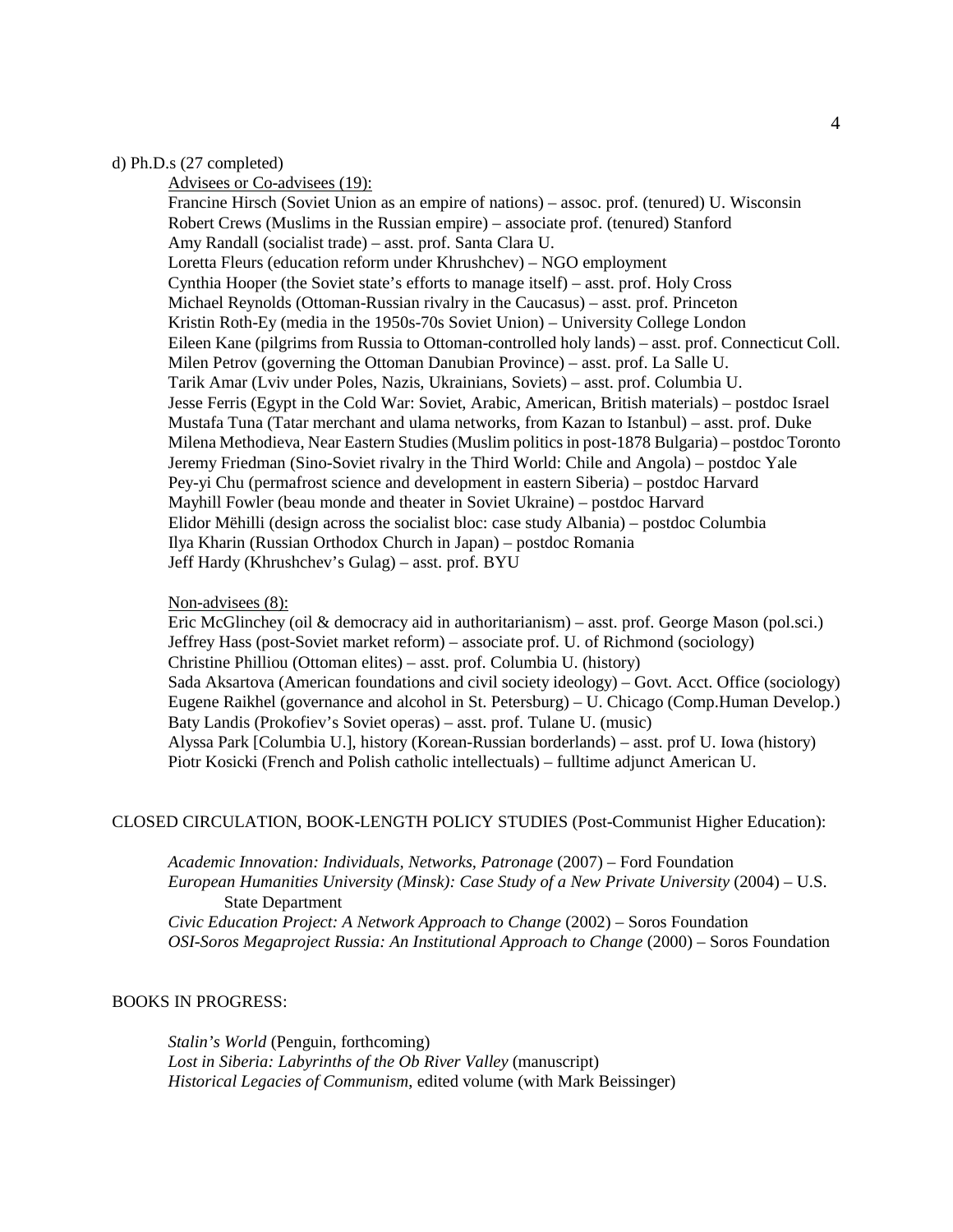*Global 1989*, edited volume (with team of graduate students)

## PUBLICATIONS:

### 1) Books

| Uncivil Society: 1989 and the Implosion of Communist Establishment, with a contribution by Jan                                     |
|------------------------------------------------------------------------------------------------------------------------------------|
| Gross (New York: Random House, 2009)                                                                                               |
| Polish translation: Rok 1989 (Świat Książki, 2009)                                                                                 |
| Romanian translation: Societatea necivilă. Anul 1989: implozia structurilor comuniste                                              |
| (Curtea Veche, 2010)                                                                                                               |
| Armageddon Averted: the Soviet Collapse, 1970-2000 (Oxford and New York: Oxford University,                                        |
| 2001; paperback with new preface, 2003; updated edition 2008)                                                                      |
| Polish translation: Armageddon był o krok (Świat Książki, 2009)                                                                    |
| Magnetic Mountain: Stalinism as a Civilization (Berkeley: University of California, 1995)                                          |
| Steeltown, USSR: Soviet Society in the Gorbachev Era (Berkeley: University of California, 1991;<br>paperback with afterword, 1993) |

## 2) Textbook

*Worlds Together, Worlds Apart: A History of the World*, coauthored (New York: W.W. Norton,  $2002$ ;  $2<sup>nd</sup>$  ed.  $2008$ ,  $3<sup>rd</sup>$  ed.  $2011$ )

## 3) Edited Volumes

| Northeast Asia Seminar series:                                                                    |                      |
|---------------------------------------------------------------------------------------------------|----------------------|
| China's Borders and Beijing's Power: Twenty Neighbors in Asia, ed. Bruce Elleman, Stephen Kotkin, |                      |
| Clive Schofield (Armonk, N.Y.; M.E. Sharpe, forthcoming 2012)                                     |                      |
| Manchurian Railways and the Opening of China: An International History, ed.                       | <b>Bruce Elleman</b> |
| and Stephen Kotkin (Armonk, NY: M.E. Sharpe, 2009)                                                |                      |
| Korea at the Center: Dynamics of Regionalism in Northeast Asia, ed. Charles Armstrong, Gil        |                      |
| Rozman, Sam Kim, Stephen Kotkin (Armonk, NY: M.E. Sharpe, 2005)                                   |                      |
| Mongolia in the Twentieth Century: Landlocked Cosmopolitan, ed. Stephen Kotkin and Bruce          |                      |
| Elleman (Armonk, NY: M.E. Sharpe, 1999)                                                           |                      |
| Rediscovering Russia in Asia: Siberia and the Russian Far East, ed. Stephen Kotkin and David      |                      |
| Wolff (Armonk, NY: M. E. Sharpe, 1995)                                                            |                      |
|                                                                                                   |                      |

## Others:

| Political Corruption in Transition: A Skeptic's Handbook, ed. Stephen Kotkin and András Sajó |  |
|----------------------------------------------------------------------------------------------|--|
| (Budapest and N.Y. Central European University Press, 2002)                                  |  |

*The Cultural Gradient: The Transformation of Ideas in Europe, 1789-1991*, ed. Catherine Evtuhov and Stephen Kotkin (Lanham, MD: Rowman &Littlefield, 2002)

*Metodologiia regional'nykh istoricheskikh issledovanii: Rossiiskii i zarubezhnyi opyt* [*Methodology of historical regional studies: Russian and Foreign Experience*] ed. Aleksandr Kobak, Stephen Kotkin, Alla Sevast'ianova (St. Petersburg: Notabene, 2000)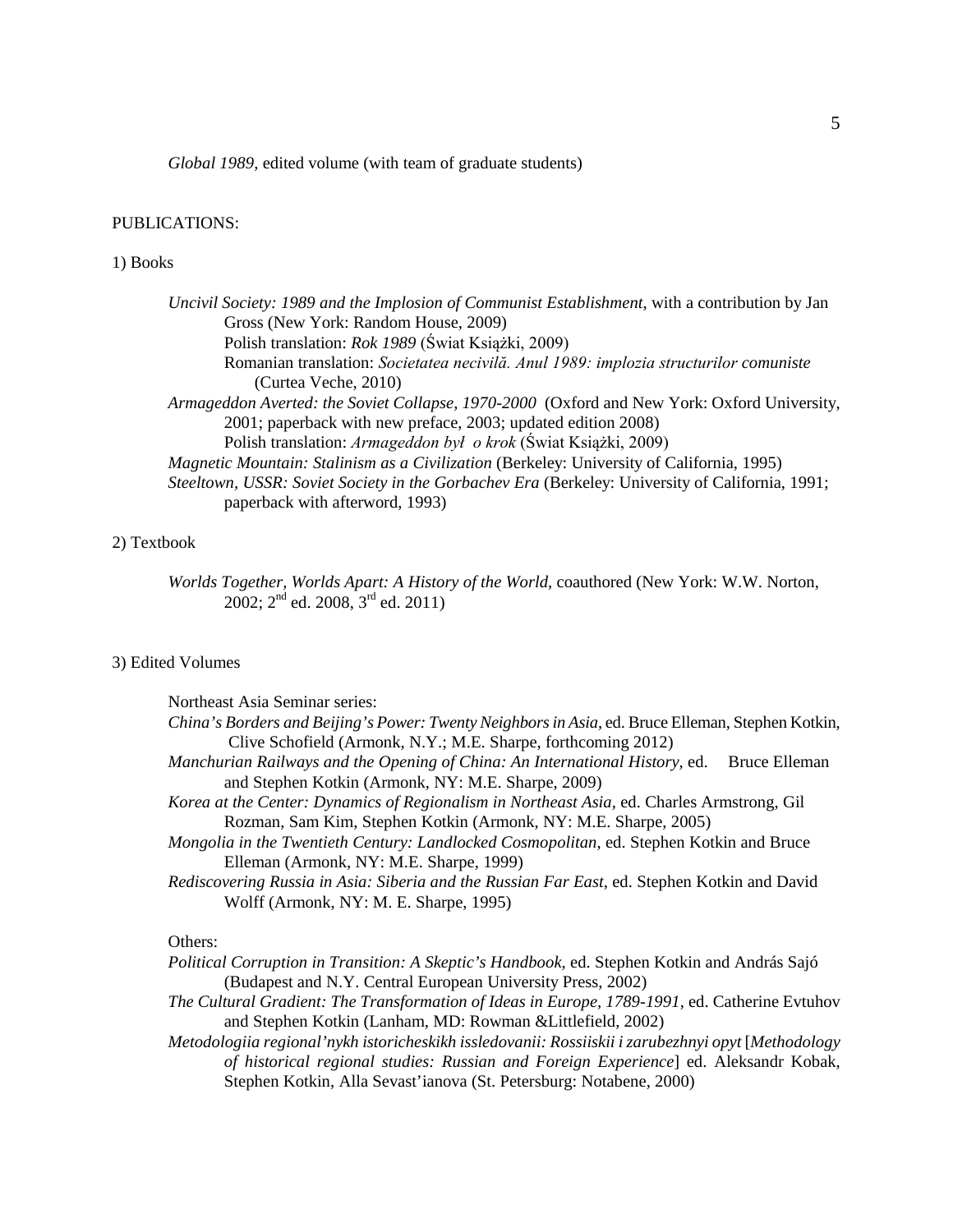John Scott, *Behind the Urals: An American Worker in Russia's City of Steel*, enlarged edition prepared by Stephen Kotkin (Bloomington: Indiana University Press, 1989); translated into Russian *as Za uralom: Amerikanskii rabochii v russkom gorode stali* (Moscow: Moscow University Press, 1991)

4) Guest-edited Journal Issues

"Wartime Economies and Labor," special issue of *International Labor and Working Class History (ILWCH)*, 58 (October 2000)

"Labor under Communism," special issue of *ILWCH*, 50 (October 1996)

## 5) Articles in Peer-Review Journals

"Mongol Commonwealth? Exchange and Governance across the post-Mongol Space," *Kritika*, 8/3 (2007): 487-531

"The State – Is It Us? Memoirs, Archives, and Kremlinology," *Russian Review*, 61/1 (2002), 35-51

"Modern Times: the Soviet Union and the Interwar Conjuncture," *Kritika,* 2/1 (2001): 111-64

"1991 and the Russian Revolution: Sources, Conceptual Categories, Analytical Frameworks," *Journal of Modern History*, 70/2 (1998): 684-725

"Discovering the Socialist City," *Russian History/ Histoire Russe*, 23/1-4 (1996): 231-63

"Terror, Rehabilitation, and Historical Memory: An Interview with Dmitrii Iurasov, Conducted and Translated by Stephen Kotkin," *Russian Review*, 51/2 (1992): 238-62

"One Hand Clapping: Workers in 1917," *Labor History*, 32/4 (1991): 604-20

### 6) Articles in Books and Elsewhere

"Afterword: Karl Marx's Crystal Ball," in *The Communist Manifesto* (New York: Random House, Signet Classics, 2011), 113-28.

"Stalinizm kak tsivilizatsiia," *Ural'ski vestnik*, 2011, no. 1: 77-81

- "The Kiss of Debt: The East Bloc Goes Borrowing," in Daniel Sargent et al. (eds.) *Shock of the Global: The 1970s in Perspective* (Cambridge, MA: Harvard University Press, 2010)
- "Comment: From Overlooking to Overestimating Authoritarianism?" *Slavic Review*, 68/3 (2009): 548-51.

"Eurasianism is Dead. Long Live Eurasia?" NCEEER, Working Paper, September 2002

"Liberalism, Geopolitics, Corruption," in Kotkin and Sajó, *Political Corruption in Transition: A Skeptic's Handbook* (Budapest: Central European University, 2002)

"Govorit' po bol'shevistki (iz kn.'Magnitnaia gora: Stalinizm kak tsivilizatsiia'," in Michael David-Fox (ed.), *Amerikanskaia rusistika: Vekhi istoriografii poslednikh let. Sovetskii period: Antologiia* (Samara: Samarskii universitet, 2001), 250-328

"Modern Times: Die Sowjetunion im Zusammenhang der Ereignisse zwischen den Weltkriegen" [German translation of "Modern Times"], in Petra Becker, Katrin Mundt, Dagmar Steinweg (eds.), *Zwischen Anacrhonismus und Fortschritt: Modernisierungsprozesses und ihre Interferenzen in der russischen und sowjetischen Kultur des 20. Jahrhunderts* (Bochum: Projekt Verlag, 2001), 50-132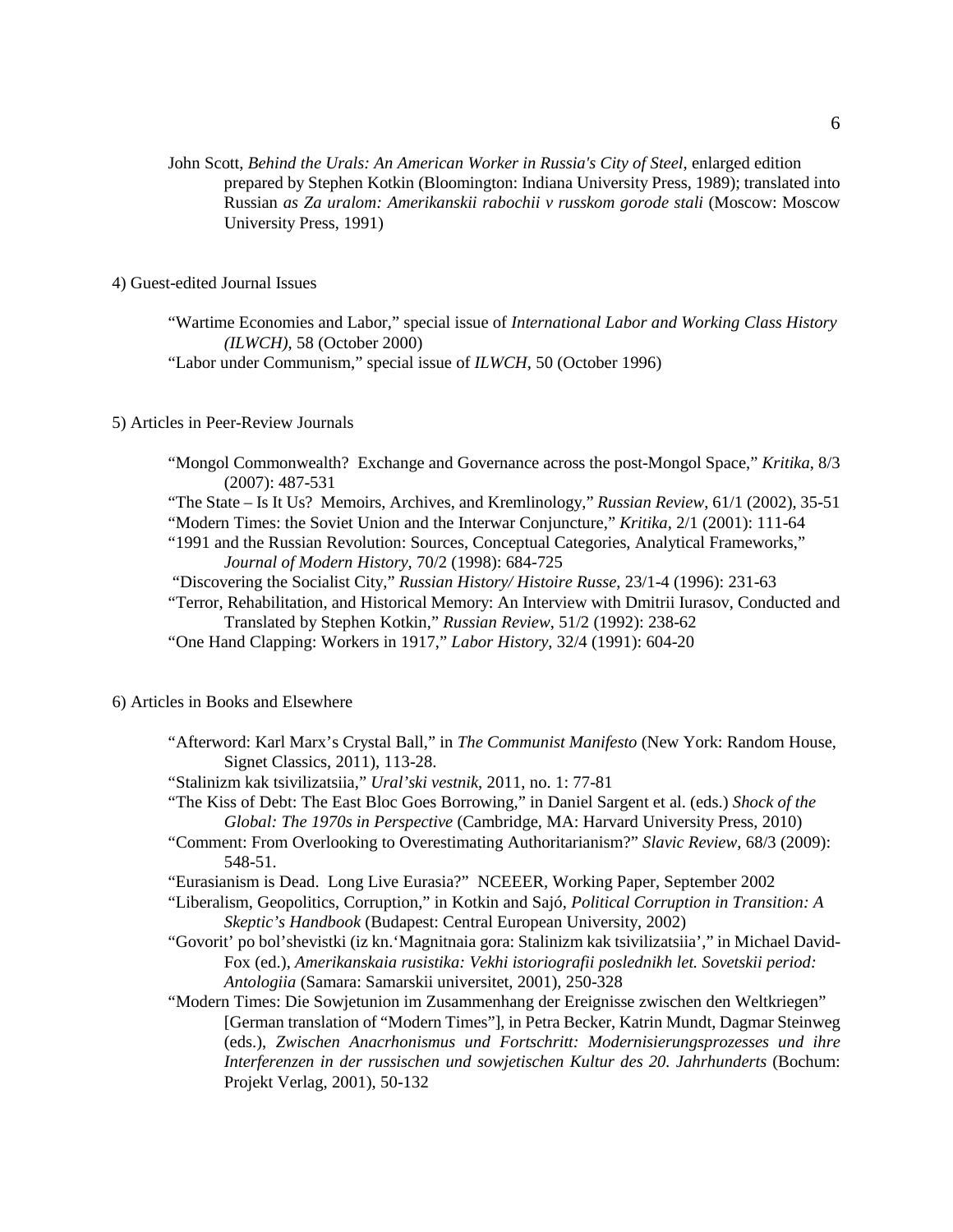- "O kraevedenie i ego metodologii," in Kobak, Kotkin, Sevast'ianova, *Metodologiia regional'nykh istoricheskikh issledovanii* (2000), 16-22
- "Class, the Working Class, and the Politburo," *ILWCH*, 57, 2000, 48-52
- "In Search of the Mongols and Mongolia: A Multinational Odyssey," in *Landlocked Cosmopolitanism* (Armonk, NY: M.E. Sharpe, 1999)
- "Robert Kerner and the Northeast Asia Seminar," *Acta Slavica Iaponica*, 1997, tomus XV, 93-113
- "Defining Territories and Empires: From Mongol Ulus to Russian Siberia 1200-1800," in Tetsuo Mochizuki (ed.), *Socio-Cultural Dimensions of the Changes in the Slavic-Eurasian World* (Sapporo: Hokkaido University Slavic Research Center, 1997), 329-62
- "In Search of the Nomenklatura: Yesterday's USSR, Today's Russia," *East European Constitutional Review*, 6/4 (1997): 104-20
- "Coercion and Identity: Workers' Lives in Stalin's Showcase City," in Lewis Siegelbaum and Ronald Suny (eds.), *Making Workers Soviet: Power, Class, and Identities*(Ithaca: Cornell University, 1994), 274-310
- "Shelter and Subjectivity in the Stalin Period: A Case Study of Magnitogorsk," in William Brumfield and Blair Ruble (eds.), *Russian Housing in the Modern Age: Design and Social History* (Washington, D.C.: Woodrow Wilson Center and Cambridge University, 1993), 171-210 "Peopling Magnitostroi: The Politics of Demography," in William Rosenberg and Lewis Siegelbaum (eds.), *Social Dimensions of Soviet Industrialization*, (Bloomington: Indiana University, 1993), 63-104
- "Birthpangs of Socialist Culture," Slavic Research Center, Hokkaido University, Occasional Papers, No. 46, 1993
- "Steeltown, USSR. Glasnost, Perestroika and Destalinization in the Provinces," Papers of the Center for Slavic Studies, University of California, Berkeley (1988), No. 1

## 7) Review Essays

- "The Unbalanced Triangle: What Chinese-Russian Relations Mean for the United States," *Foreign Affairs*, 88/5 (Sept-Oct 2009): 130-8
- "Myth of the New Cold War," *Prospect* (April 2008): 30-5
- "Let Saigons be Saigons," *The New Republic* (30 January 2008): 44-7
- "Gasputin," *The New Republic* (29 May 2006)
- "A Conspiracy So Immense," *The New Republic* (13 February 2006)
- "Teenage Country," *The New Republic* (14 March 2005): 27-34
- "Left Behind," *The New Yorker* (29 September 2003): 102-6
- "Truth and Consequences," *The New Republic* (31 March 2003): 28-34
- "The Bear Hug," *The New Republic* (3 June 2002): 31-35
- "Trashcanistan: A Tour through the Wreckage of the Soviet Empire," *The New Republic* (15 April 2002): 26-38
- "Catastrophic Playgrounds," *London Review of Books* (18 October 2001): 10-12; posted at www.guardian.co.uk
- "Kremlinologist as Hero," *The New Republic* (6 November 2000): 45-47
- "The Information Specialist," *The New Republic* (9 October 2000): 34-40
- "Putin and other Parasites: What Stands in the Way of Russia is Russia," *The New Republic* (5 June 2000): 27-34
- "The Rubble: Russia, the Soviet Union, and the Presentness of the Past," *The New Republic* (25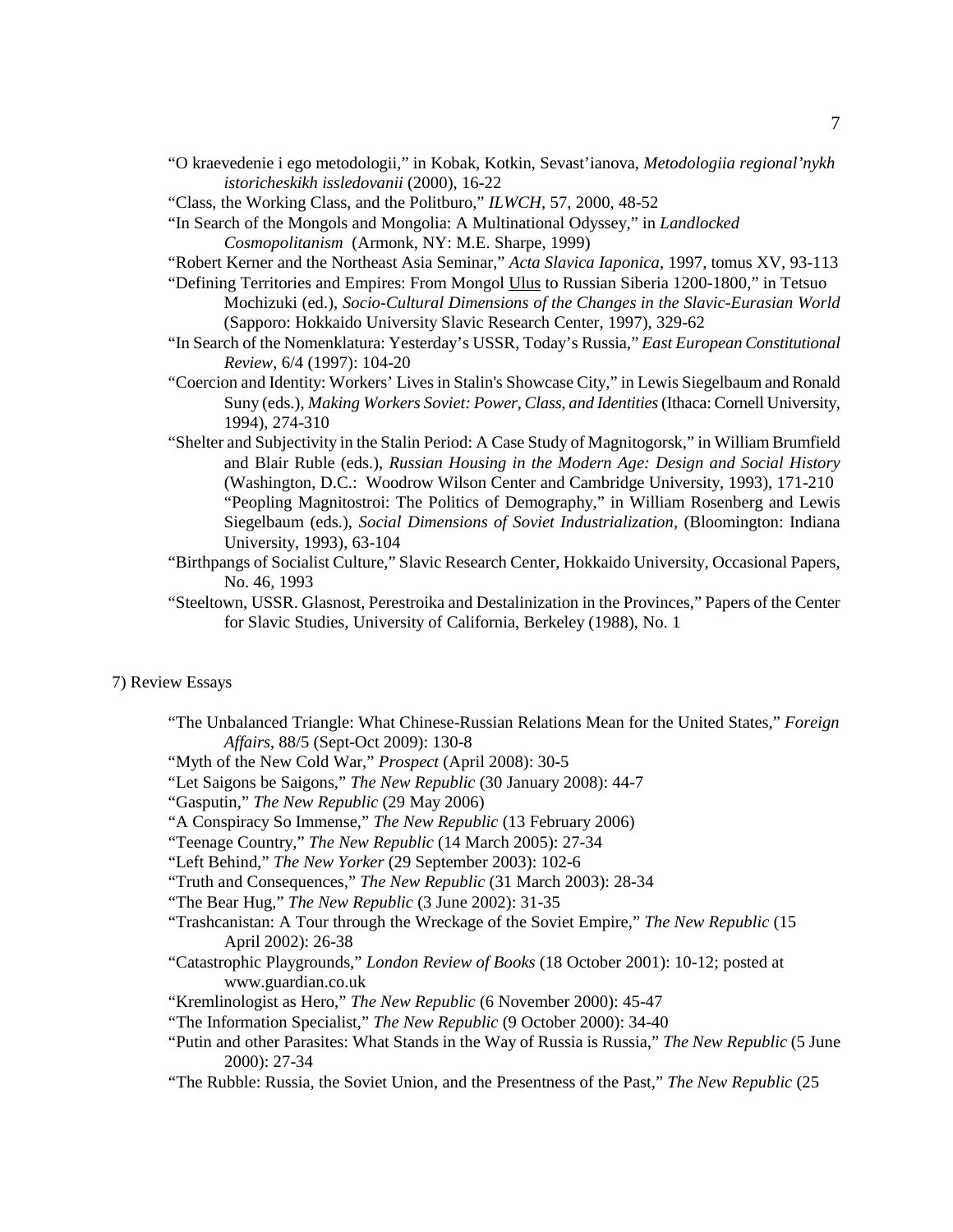January 1999): 28-36

"Stealing the State: the Soviet Collapse and the Russian Collapse," *The New Republic* (13 April 1998): 6-33

#### 8) Book and Film Reviews

Popular Support for an Undemocratic Regime: The Changing Views of Russians. by Richard Rose et al. New York: Cambridge, 2011 *Times Higher Education Supplement*, 8 September 2011

Day of the Oprichnik, by Vladimir Sorokin. NY: Farrar, Straus, Giroux, 2011 *New York Times*, 13 March 2011

Nothing to Envy: Ordinary Lives in North Korea, by Barbara Demick. NY: Random House, 2010 The Cleanest Race: How North Koreans See Themselves and Why It Matters, by B.R. Myers. Melville House, 2010 *Washington Post*, 28 February 2010

The Murder of Nikolai Vavilov: The Story of Stalin's Persecution of one of the Twentieth Century's Greatest Scientists, by Peter Pringle. London, JR Books, 2008. *TLS*, 4 December 2009

Mr. Market Miscalculates, by James Grant. Mt. Jackson, Va.: Axios, 2008 *New York Times*, 4 January 2009

Dubai: The Vulnerabilities of Success, by Christopher M. Davidson. New York: Columbia, 2008 *New York Times*, 7 December 2008

Outliers: the Story of Success, by Malcolm Gladwell. Boston: Little, Brown, 2008 *New York Times*, 3 November 2008

The Race between Education and Technology, by Claudia Goldin and Lawrence F. Katz. Cambridge: Harvard, 2008 *New York Times*, 5 October 2008

Hot, Flat and Crowded, by Thomas L. Friedman. New York: Farrar, Straus and Giroux, 2008 *New York Times*, 7 September 2008

Life of a European Mandarin, by Derk-Jan Eppink. Tielt, Lannoo, 2007 *New York Times*, 3 August 2008

Return of History and the End of Dreams, by Robert Kagan. Knopf, 2008 The Post-American World, by Fareed Zakaria. Norton, 2008 *New York Times*, 6 July 2008

Creative Capital: Georges Doriot and the Birth of Venture Capital, by Spencer Ante. Harvard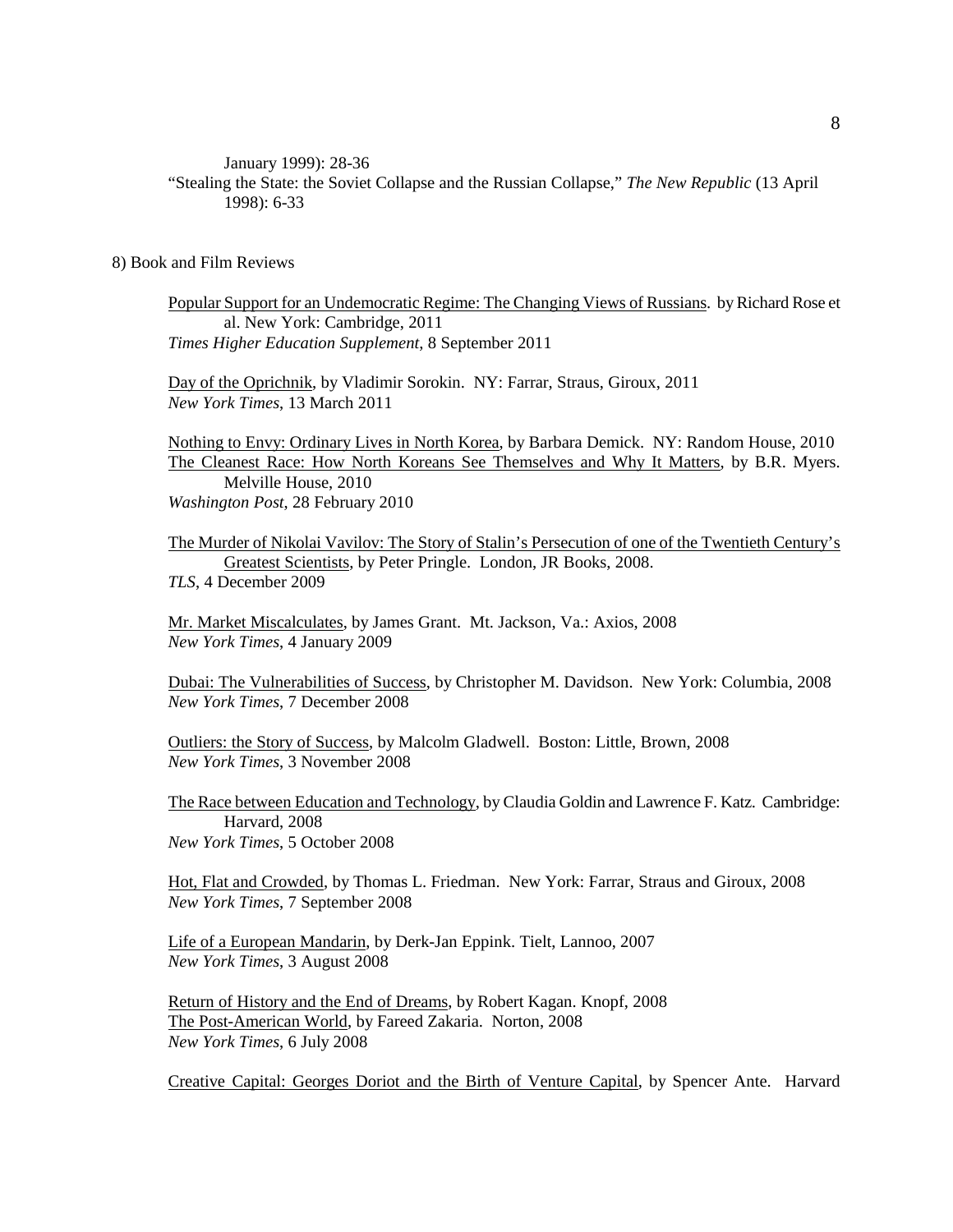Business, 2008 *New York Times*, 1 June 2008

Rupert Murdoch's China Adventures, Bruce Dover. Tuttle, 2008 *New York Times*, 4 May 2008

The Trillion Dollar Meltdown, Charles R. Morris. Public Affairs, 2008 Bad Money, by Kevin Phillips. Viking, 2008 *New York Times*, 6 April 2008

Getting Russia Right, by Dmitri Trenin. Washington, D.C.: Carnegie Endowment, 2007 Russia's Capitalist Revolution, by Anders Aslund. Washington, D.C.: Peterson Institute, 2007 *New York Times*, 2 March 2008

Judgment, by Noel M. Tichy and Warren G. Bennis. New York: Portfolio, 2007 *New York Times*, 3 February 2008

A Nation of Counterfeiters: Capitalists, Con Men, and the Making of the United States, by Stephen Mihm. Harvard University Press, 2007 *New York Times*, 6 January 2008

Redefining Global Strategy, by Pankaj Ghemawat. Harvard Business School, 2007 *New York Times*, 3 Dec. 2007

Military Inc.: Inside Pakistan's Military Economy, by Ayesha Siddiqa. Pluto Press, 2007. *New York Times*, 4 November 2007

The Age of Turbulence: Adventures in a New World, by Alan Greenspan. NY: Penguin, 2007. *New York Times*, 7 October 2007

Russian Foreign Policy in the 21<sup>st</sup> Century and the Shadow of the Past, edited by Robert Legvold. New York: Columbia University, 2007 *Foreign Affairs*, 86/5 (Sept.-Oct. 2007)

Supercapitalism: The Transformation of Business, Democracy, and Everyday Life, by Robert B. Reich. New York: Knopf *New York Times*, 2 September 2007

Off-Ramps and On-Ramps, by Silvia Ann Hewlett. Cambridge, MA: Harvard Business School *New York Times*, 5 August 2007

The Bottom Billion, by Paul Collier. New York: Oxford University Untapped: the Scramble for Africa's Oil, by John Ghazvinian. New York: Harcourt *New York Times*, 8 July 2007

Connected: 24 Hours in the Global Economy, by Daniel Altman. New York: FSG *New York Times*, 3 June 2007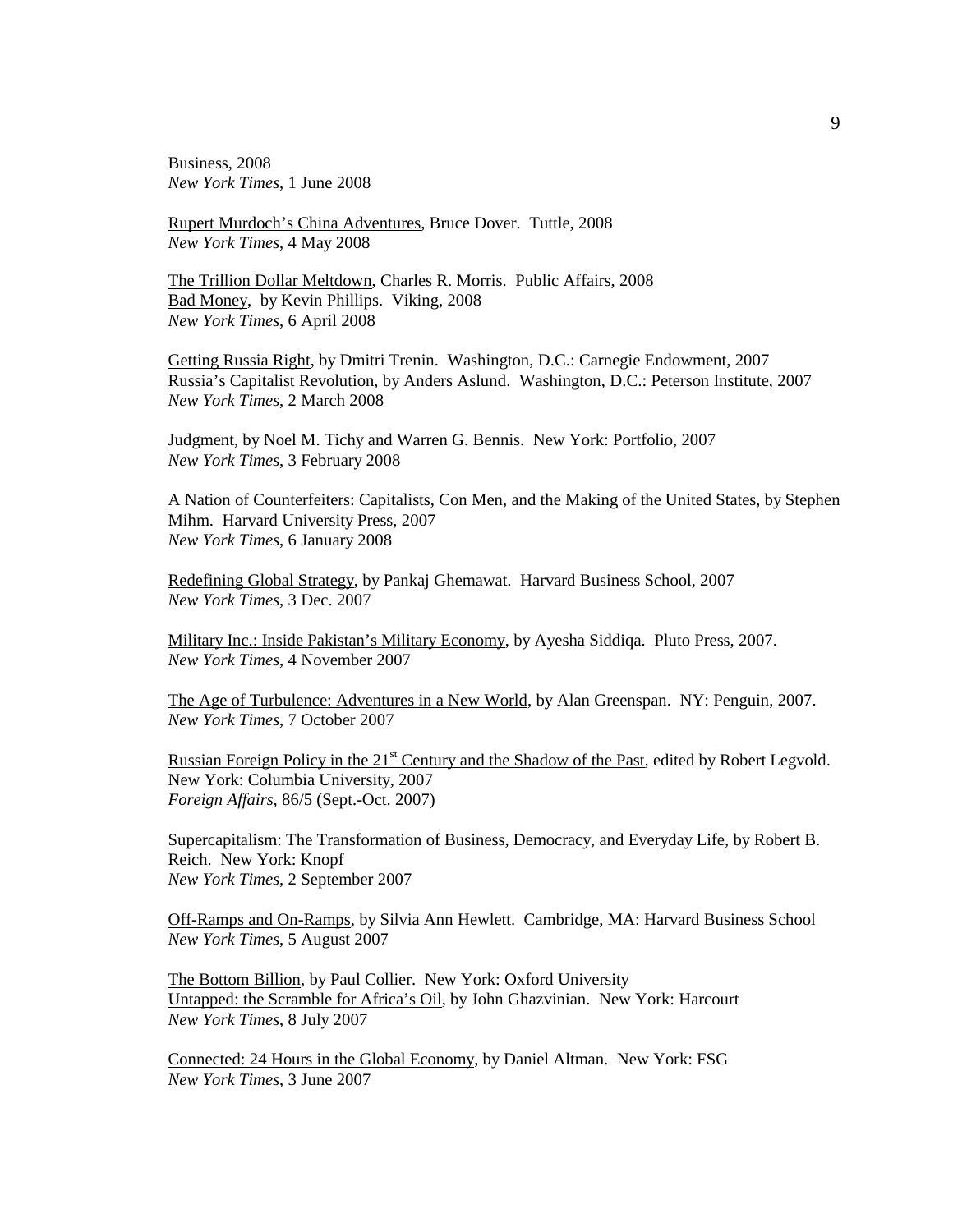The Emerging Markets Century, by Antoine van Agtmael. New York: Free Press *New York Times*, 6 May 2007

Inside the House of Money, by Steven Drobny. New York: Wiley *New York Times*, 4 March 2007

Japan Remodeled, by Steven K. Vogel. Ithaca: Cornell *New York Times*, 7 January 2007

China Shakes the World, by James Kynge. New York: Houghton Mifflin *New York Times*, 5 November 2006

Making Globalization Work, by Joseph Stiglitz. New York: W.W. Norton *New York Times*, 3 September 2006

The Unknown Stalin, by Zhores Medvedev and Roy Medvedev. London: I.B. Tauris Stalin and His Hangman, by Donald Rayfield. London: Penguin/Viking *Times Literary Supplement*, 5 November 2004

North Korea: Another Country, by Bruce Cumings. N.Y.: Free Press *New York Times*, 24 January 2004

The Mission: Waging War and Keeping Peace with America's Military, by Dana Priest. NY: Norton, *American Prospect*, 14/9 (October 2003)

Putin's Russia, by Lilia Shevtsova. Washington, DC: Carnegie Endowment, 2003 *Washington Post Book World*, 22-28 June 2003

The Dust of Empire: The Race for Mastery in the Asian Heartland, by Karl E. Meyer *New York Times*, 21 June 2003

"'Tycoon: A New Russian," film by Pavel Lungin *New York Times Arts and Leisure*, 15 June 2003

Gulag: A History, by Anne Applebaum. New York: Doubleday, 2003 *Slate* (slate.msn.com), posted 27 May 2003

Sakharov: A Biography, by Richard Lourie. Hanover and London: Brandeis/University Press of New England, 2002 *Science*, 23 August 2002, 1281-2

The Northern Territories Dispute and Russo-Japanese Relations, by Tsuyoshi Hasegawa. Berkeley: University of California, International and Area Studies, 1998 *Journal of Japanese Studies*, 26/1 (2000), 270-4

After the Collapse: Russia Seeks its Place as a Great Power, by Dimitri Simes. New York: Simon and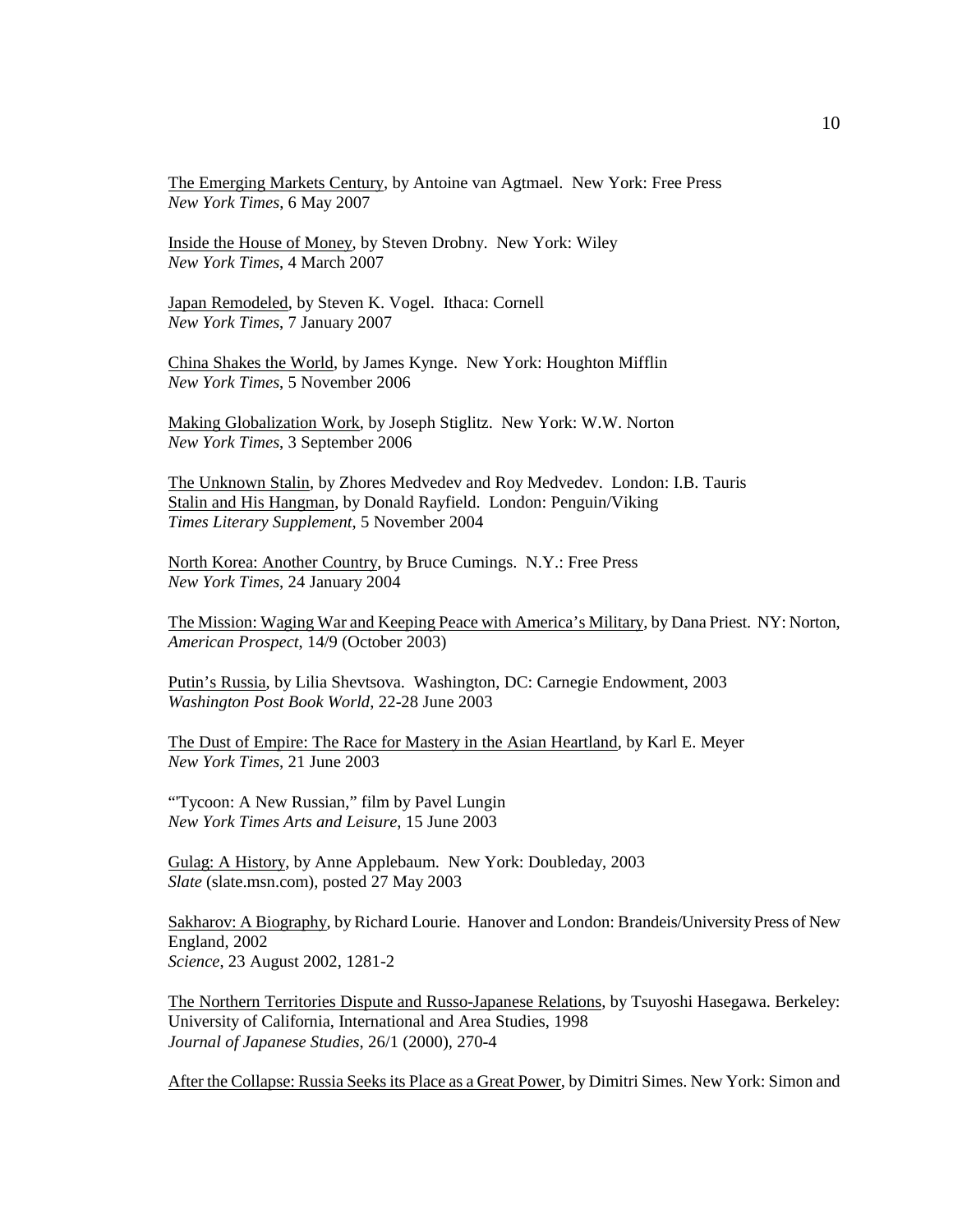Schuster, 1999 *Milken Institute Review*, 1/2 (1999), 90-2

Russia: A History, ed. by Gregory Freeze. New York: Oxford, 1998; A History of Russia in the Twentieth Century, by Robert Service. Cambridge, MA: Harvard University, 1998 *New York Times Book Review*, 3 May 1998

Revelations from the Russian Archives: Documents in English Translation, ed. by Diane P. Koenker and Ronald D. Bachman. Washington, D.C. Library of Congress, 1997 *Slavic Review*, 57/2 (1998), 455-6

Popular Opinion in Stalin's Russia: Terror, Propaganda, and Dissent, 1934-1941, by Sarah Davies. Cambridge: Cambridge University, 1997 *Europe-Asia Studies*, 50/4 (1998), 739-42

"Magnitogorsk: Forging the New Man," directed by Jan Pieter Smit (1996). First Run Icarus Films *Slavic Review*, 57/4 (1998), 878-9

The Ghost of the Executed Engineer: Technology and the Fall of the Soviet Union, by Loren Graham. Cambridge, MA: Harvard University, 1993 *Historical Studies in the Physical and Biological Sciences*, 28/1 (1997)

Inside the Kremlin's Cold War: From Stalin to Khrushchev, by Vladislav Zubok and Constantine Pleshakov. Cambridge, MA: Harvard University, 1996 *New York Times Book Review*, 22 September 1996

Moscow: Governing the Socialist Metropolis, by Timothy J. Colton. Cambridge, MA: Harvard University, 1995 *New York Times Book Review*, 7 January 1996

Workers of the Donbass Speak: Survival and Identity in the New Ukraine, 19189-1992. by Lewis H. Siegelbaum and Daniel J. Walkowitz. Albany, NY: State University of New York, 1995 *Labor History*, 37/1 (1996), 145-6

The Gulag at War: Stalin's Forced Labour System in the Light of the Archives, by Edward Bacon. New York: New York University, 1994 *Slavic Review*, 55/1 (1996), 169-70

Between Tokyo and Moscow: The History of an Uneasy Relationship, 1972 to the 1990s, by Joachim Glaubitz. Honolulu: University of Hawaii Press, 1995 *Journal of Asian Studies*, 55/1 (1996), 130-1

Stalin's Letters to Molotov, 1925-1936, ed. by Lars T. Lih, Oleg V. Naumov, and Oleg V. Khlevniuk. Translated from the Russian by Cathy Fitzpatrick. New Haven: Yale University, 1995; Pis'ma I.V. Stalina V.M. Molotovu, 1925-1936 gg.: Sbornik dokumentov. Moscow: Rossiia molodaia, 1995; Arkhiv noveishei istorii Rossii. Tom II. "Osobaia papka" V.M. Molotova: Iz materialov Sekretariata NKVD-MVD SSSR 1944-56 gg. Katalog dokumentov, ed. by V.A. Kozlov and S.V. Mironenko.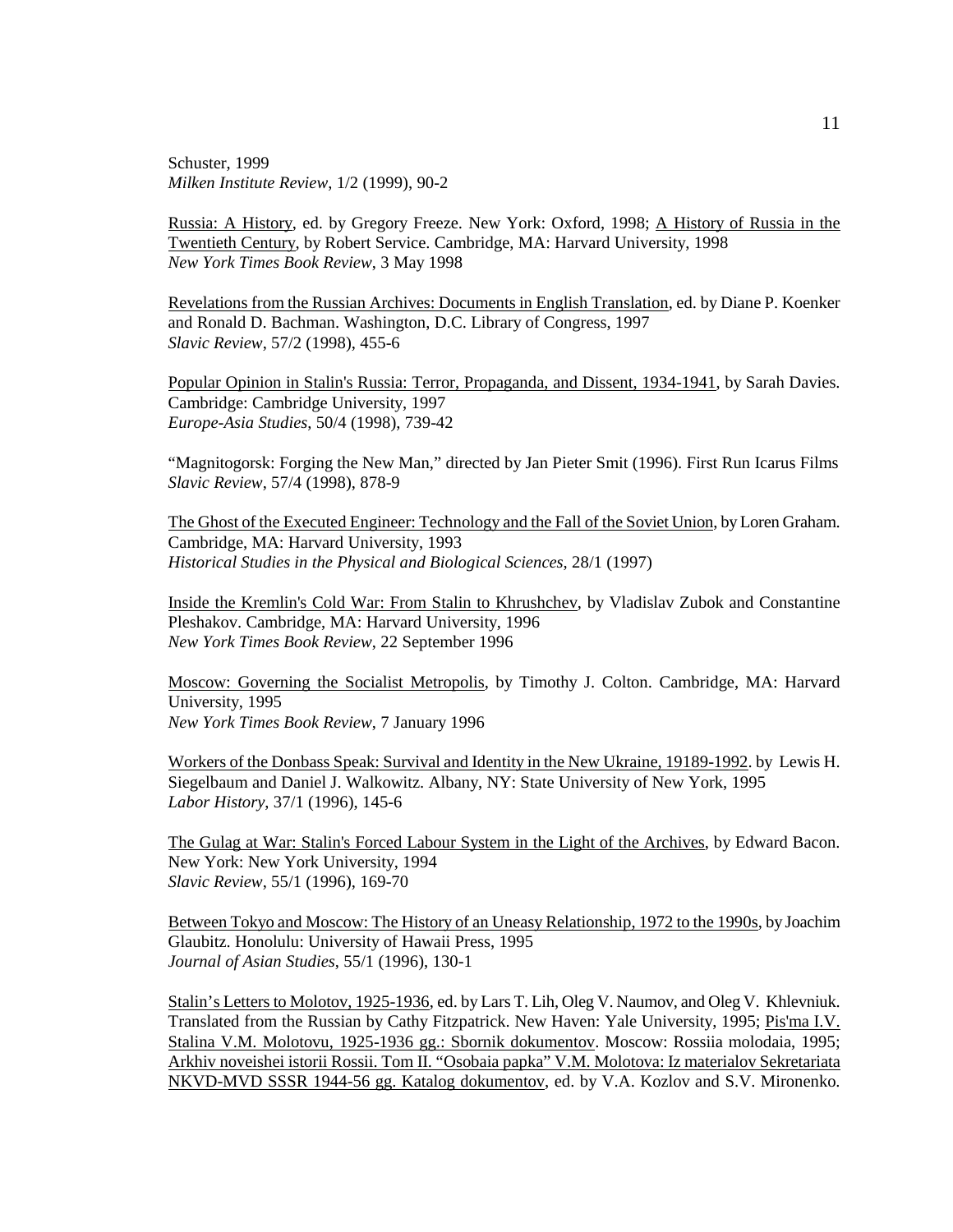Moscow: Blagovest, 1994 *Slavic Review*, 54/4 (1995), 1017-9

Stalinist Terror: New Perspectives, ed. by J. Arch Getty and Roberta T. Manning. Cambridge: Cambridge University, 1993 *Russian Review*, 54/4 (1995), 635-7

Labor in the Russian Revolution: Factory Committees and Trade Unions, 1917-1918, by Gennady Shkliarevsky. New York: St. Martin's, 1993; Soviet State and Society Between Revolutions, 1918- 1929, by Lewis Siegelbaum. New York: Cambridge University, 1992; The Electrification of Russia, 1880-1926, by Jonathan Coopersmith. Ithaca and London: Cornell University, 1993 *Journal of Modern History*, 67/2 (1995), 518-22

The Cultural Front: Power and Culture in Revolutionary Russia, by Sheila Fitzpatrick. Ithaca and London: Cornell University, 1992 *Slavic Review*, 54/2 (1995), 475-76

Soviet Workers and de-Stalinization: The Consolidation of the Modern System of Soviet Production Relations, 1953-1964, by Donald Filtzer. Cambridge: Cambridge University Press, 1992 *American Historical Review*, 99/3 (1994), 945-6

The Russian Far East: A History, by John J. Stephan. Stanford: Stanford University, 1994 *Russian History/Histoire Russe*, 21/2 (1994), 232-4

One Step Backwards, Two Steps Forward: Soviet Society and Politics under the New Economic Policy, by Roger Pethybridge. Oxford: Clarendon, 1990 *Russian History/ Histoire Russe*, 20/1-4 (1993), 369-70

Stalinism: Its Nature and Aftermath. Essays in Honour of Moshe Lewin, ed. by Nick Lampert and Gábor Tamás Rittersporn. Armonk, N.Y.: M. E. Sharpe, 1992 *Slavic Review*, 52/1 (1993), 164-6

Russia Beyond Communism: A Chronicle of National Rebirth, by Vladimir Krasnov. Boulder: Westview, 1991 *Political Science Quarterly*, 107/3 (1992), 581-2

Soviet Social Problems, ed. by Anthony Jones, Walter D. Connor, David E. Powell. Boulder: Westview, 1991 *Canadian-American Slavic Studies*, 26/1-4 (1992), 390-2

A Researcher's Guide to Sources on Soviet Social History in the 1930s, ed. Sheila Fitzpatrick and Lynne Viola. Armonk, New York: M.E. Sharpe, 1990 *Canadian Slavonic Papers*, 34/1-2 (1992), 166-7

"Inside Russia," directed by Charles Stewart (1941). International Historic Films. Chicago, IL. *Russian Review*, 50/4 (1991), 489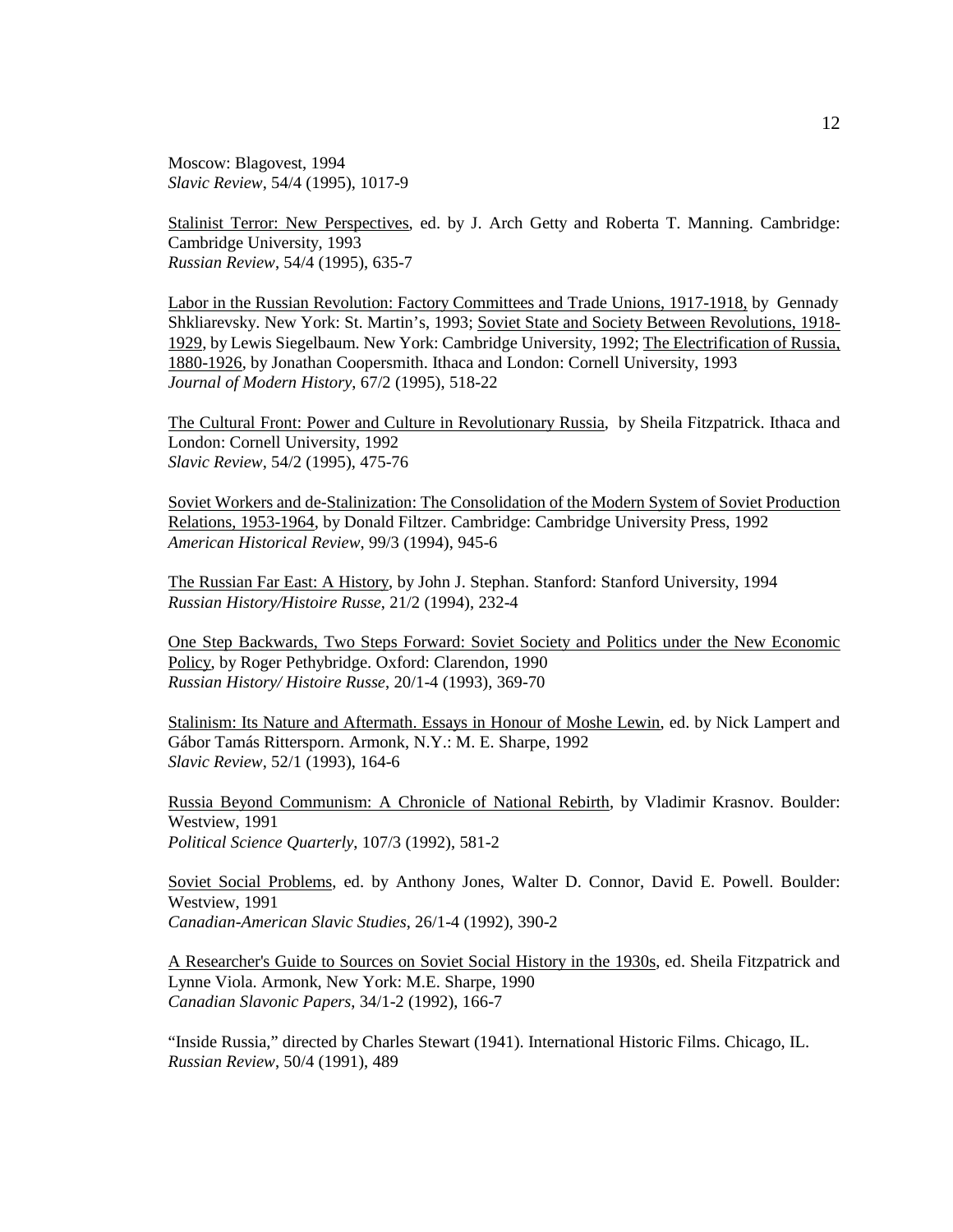9) journalism, encyclopedia articles/newsletters

|                                         | "How Did Russia Rebuild Itself? Sorry, But You're Wrong," History News Network, 26 January |
|-----------------------------------------|--------------------------------------------------------------------------------------------|
| 2009: http://hnn.us/articles/59713.html |                                                                                            |

"The Russians are Coming," *The Chronicle Review*, 5 September 2008

"A Discussion of *War and Peace*," [http://readingroom.blogs.nytimes.com/,](http://readingroom.blogs.nytimes.com/) October-November 2007 "What is to be Done?" *Financial Times Weekend*, 6 March 2004

"A World War among the Professors," *New York Times*, 7 September 2002

"Buddy, It's the Money That Talks," *Sunday Times* [London], 18 November 2001

- "What They Knew (Not!): 44 Years of CIA Secrets," *New York Times*, 17 March 2001
- "A Tsar is Born," *The New Republic*, 5 April 1999, 16-18
- "Disappearing Rubles, Omnipresent Rust Belt," *New York Times*, 5 October 1998
- "Mikhail Gorbachev," in *The Encyclopedia of Political Revolutions*. Edited by Jack Goldstone (Washington, D.C.: Congressional Quarterly Books, 1998), 202-3
- "Union of Soviet Socialist Republics: Collapse and Dissolution 1989-91," *The Encyclopedia of Political Revolutions*, 489-93
- "Europe and European Borders since 1989-91," in Tadayuki Hayashi (ed.), *The Emerging New Regional Order in Central and Eastern Europe* (Sapporo: Hokkaido University Slavic Center, 1997), 285-92
- "Amerika-no Roshia kenkyūkai: 1989-91 nen o sakai ni, nani ga kowatta ka," *Slavic Research Center News*, no. 66, July 1996, 7-9
- "Nachrichten aus Magnitogorsk," *Bauwelt*, 128, 29 December 1995, 2754-63

"The Soviet Rustbelt," *The Harriman Institute Forum*, 4/2 (February 1991)

10) memorials

"On Martin Malia (1924-2004)," *New York Review of Books*, 13 January 2005

## INVITED LECTUERS AND OTHER PRESENTATIONS:

- "Crushed in a Daily Life Competition," lecture, Stanford U. conference on 20<sup>th</sup> anniversary of the Soviet collapse, December 2011
- "Surprise, Surprise: The Misunderstood Soviet Military-Industrial Complex?" keynote lecture, Wesleyan U. conference on What was the Soviet Union?, October 2011
- "Soviet Collapse: Twentieth Anniversary," presidential panel, American Sociological Association, annual meeting, Las Vegas, August 2011
- "Health Care and Pensions: the Big Secret," World Pension Forum conference, Aspen, Colorado, August 2011
- "June 21, 1941," Keynote, at British Association for Slavonic and East European Studies convention, April 2011

"Stalin's Biography: The Life versus World History," Biography Conference, University of Florida,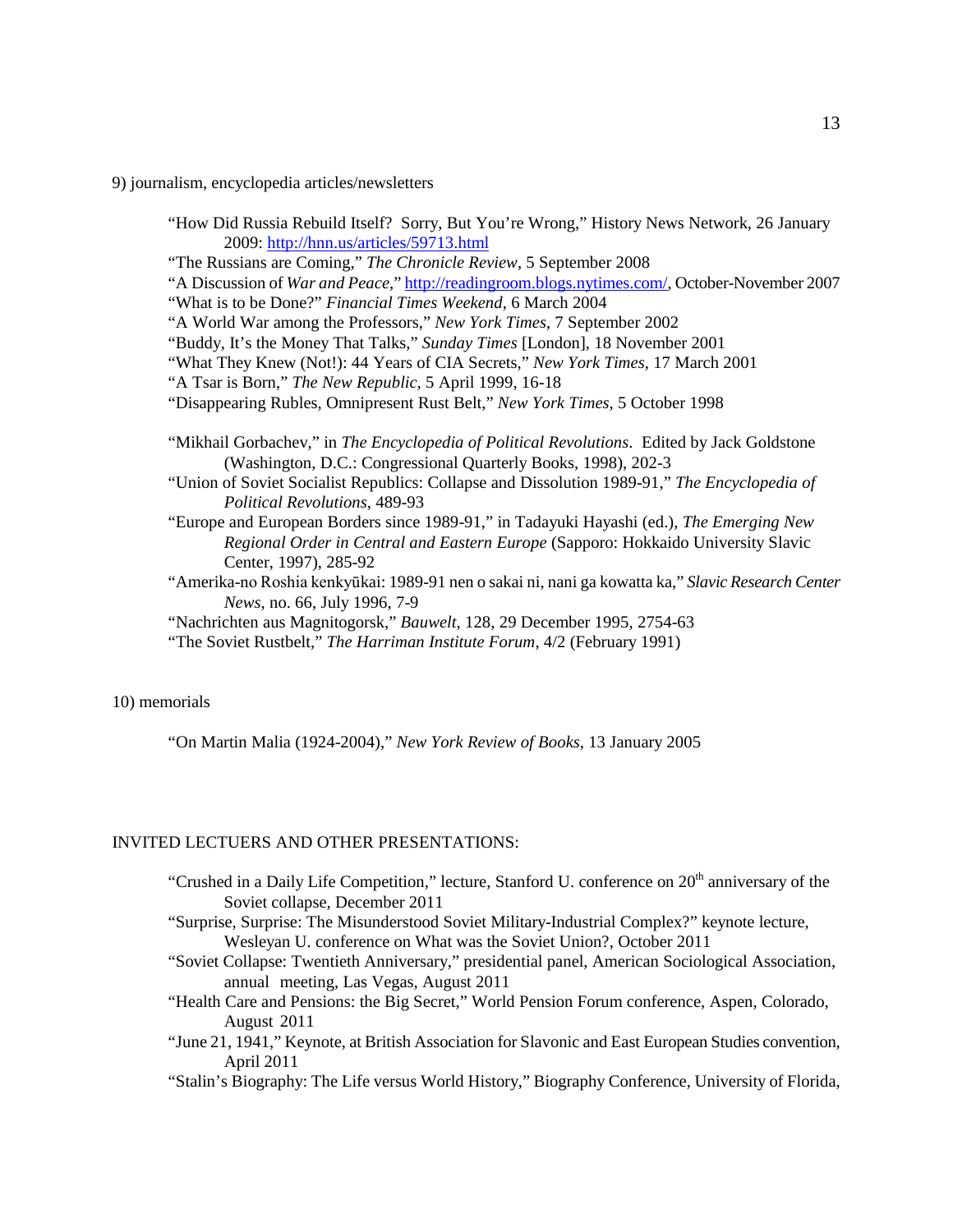#### Gainesville, March, 2011

"The Global Economy's Future," World Pension Forum conference, Stanford, Feb. 2010

"Civil or Uncivil Society?" lecture, ASEEES,a nnual convention, Los Angelese, Nov. 2010 "Investment Portfolios and Strategies," World Pension Forum conference, Princeton, Sept 2010 "China's Power," roundtable at World Pension Forum conference, San Francisco, June 2010

"What is an Archive?" lecture at GWU conference, June 2010

"Civil or Uncivil Society?" lecture at Central European University, Budapest, May 2010

- "Soviet Capitulation: Moscow, Warsaw, Berlin, Kabul," lecture at LSE, May 2010
- "More American Wars? A Look into the Future by Way of the Past," lecture at One Day University, New York, March 2010
- "End of the Cold War: Theories and Facts," conference paper, Princeton U. March 2010
- "Narratives about the Communist Past," conference paper, Columbia U., Feb. 2010
- "Communism's Collapse," lecture, Columbia U., February 2010
- "Combating Authoritarian Regimes," presentation at conference, "Lessons of Kremlinology for Iran," Booz, Allen, Hamilton, Washington, D.C., January 2010
- "June 21, 1941," lecture at Princeton U., December 2009
- "Uncivil Society," lecture at U.S. Treasury Department, December 2009
- "Uncivil Society," lecture at GWU, December 2009
- "Uncivil Society," lecture at Georgetown, December 2009
- "Uncivil Society," lecture at Princeton U., November 2009
- "Uncivil Society," lecture at Harvard U., November 2009
- "Uncivil Society," lecture at UCLA,October 1989
- "Uncivil Society," lecture at Stanford, October1989
- "Uncivil Society," lecture at U. Washington, Seattle, October 1989
- "China, Russia, and the U.S. Where are we Headed?" lecture at One Day University, New York, October 2009
- "Resilient Authoritarianism," presentation, World Pension Forum investors' conference, New York, October 2009
- "Europe Asia Coast to Coast," keynote lecture, Fisher Forum on Russia's Role in Human Mobility, University of Illinois, Champaign-Urbana, June 2009
- "Giving Away the Store: Russian-Chinese Relations," Borton-Mosely Distinguished Lecture on Eurasia, Columbia University, April 2009
- "U.S.-Russia Relations: the Structural Limits," presentation at the U.S. State Department, Foreign Service Institute, March 2009
- "Communism's Collapse Revisited," presentation at George Mason U., March 2009
- "Russia vs. China," presentation at World Pension Forum investors' conference, South Beach, \ Florida, February 2009
- "It's Not About Oil: the RussiaStory," presentation at SIT Investments conference, Phoenix, Arizona, February 2009
- "Russian Authoritarianism," presentation at the Open Society Institute, New York, January 2009
- "Russia, Eurasia, and Other Lies," lecture, Wittenberg University, November 2008
- "The Dubai Model," presentation at World Pension Forum investors' conference, Dubai, November 2008
- "Uncivil Society: the Communist Establishment's Collapse," lecture at Stanford, May 2008 "Pharaonic Siberia," lecture at Stanford, May 2008
- "Puzzles in World History," Georgia Southern U., lecture, March 2008
- "Russia: A Part of the World or a World Apart?" lecture, Ramapo College, January 2008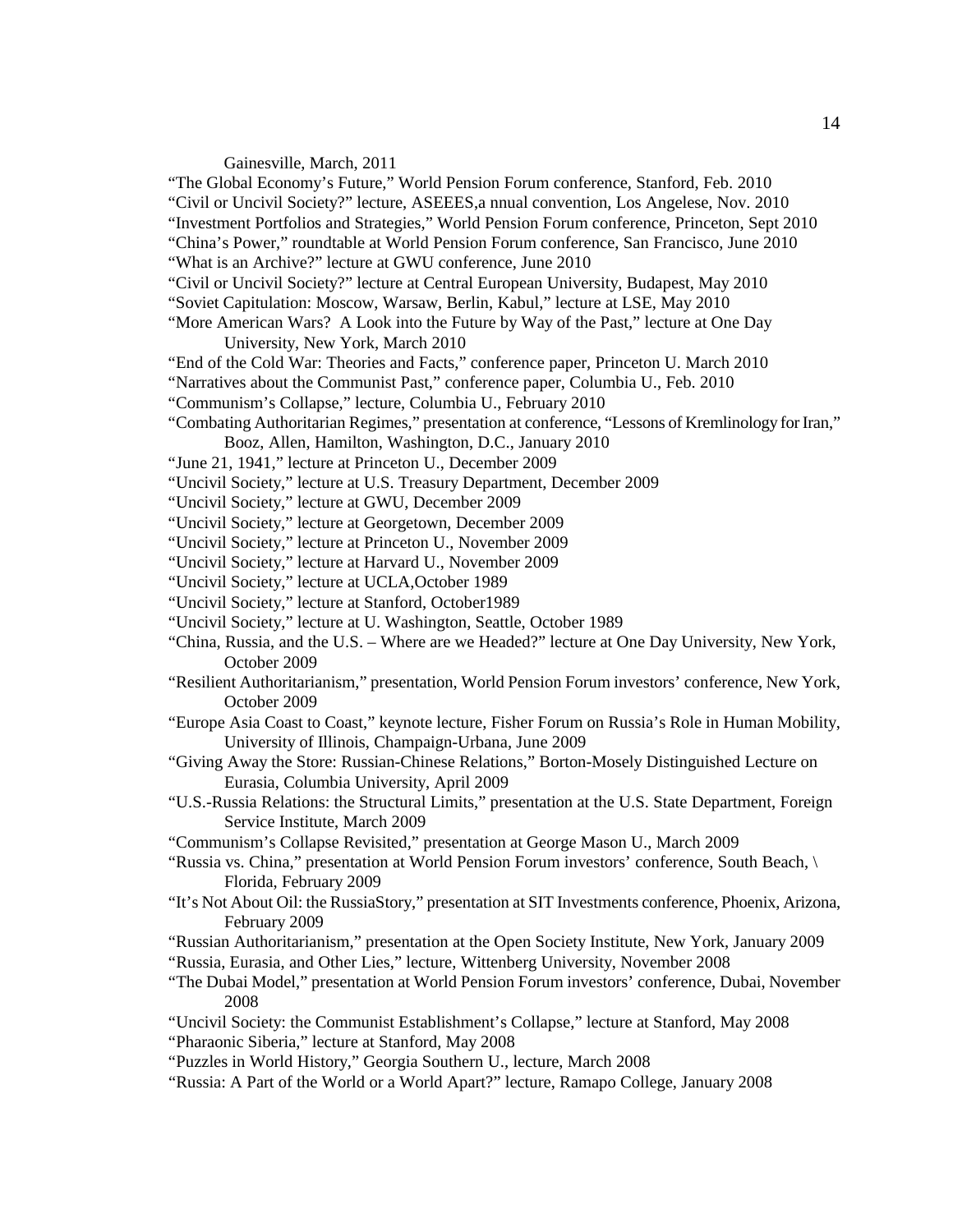- "Russia: Failed Democracy or Surging Market Economy?" lecture for Lime Rock Partners, New York, November 2007
- "Imperial Jumble," lecture at the University of Pennsylvania, October 2007
- "Russia and Islam," presentation at Columbia University, October 2007
- "Impaled Horses: Labyrinths of the Ob River Valley," lecture at Columbia University, May 2007
- "Mongol Commonwealth? Exchange and Governance across the post-Mongol Space," lecture at George Mason University, May 2007
- "China vs. Russia: Higher Education Going Forward," presentation for ACLS-sponsored forum at the New York Public Library, April 2007
- "Geopolitics and Global Markets: One for the Money," lecture, World Pension Forum Alternative Investments Conference, Miami, Florida, February 2007
- "Stepping on the Rake: Russia under Putin and Beyond," lecture, Foreign Policy Research Institute, Philadelphia, February 2007
- "American Foundations and Post-Communist Higher Education: A Report Card," lecture Kennan Institute, Washington, D.C., January 2007
- "Social Science Today: Have we Learned Anything from the Soviet Collapse?" lecture, Middlebury College, November 2006
- "The Putin Era in Historical Perspective," symposium presentation, National Intelligence Council, Washington, D.C., November 2006
- "Geopolitics Today," lecture, World Pension Forum investors' conference, St. Michael's, Maryland, October 2006
- "Trashcanistan," lecture, Stanford University, April 2006
- "Eurasia without Eurasianism?" Empire without Nostalgia?" Colin Miller Memorial Lecture, UC Berkeley, April 2006
- "Eurasia without Eurasianism?" Conference on "Performance in Eurasia," Miami of Ohio, March 2006
- "Eurasia without Eurasianism?" lecture, University of Toronto, March 2006
- "Today's India seen from the Historic Indian Ocean World," World Pension Forum investors' conference, New Delhi, January 2006
- "Siberian Athens," Columbia University Russian History Workshop, October 2005
- "The New Geopolitics, or the Old?" World Pension Forum investors' conference, Cape Cod, Mass., July 2005
- Roundtable on Higher Education in the former Soviet Union, Carnegie Corporation, NY, June 2005
- "Central Europe: the End of the Fun?" World Pension Forum investors' conference, Czech Republic, May 2005
- "Governance: the Continuing Key to Russia," World Pension Forum investors' conference, St. Petersburg, Russia, May 2005
- "The Soviet Union Vanishes. Or Does It?" 2005 Distinguished Lecture, Iowa State, April 2005
- "Whence the *Demand* for International Law?" Columbia University, Conference on International History, April 2005
- "Historic Personages: Why?" lecture, Seton Hall University, April 2005
- "Impaled Horses: Thoughts on Eurasia," lecture, New York Public Library, November 2004
- "Gorbachev and Reagan," New School for Social Research, November 2004
- "Empire: Russia and the USSR," lecture, Kansas University, October 2004
- "Neither Democracy nor Dictatorship," lecture, World Pension Forum investors' conference, Carlsbad, CA, October 2004
- "Putin's Russia," roundtable, Harriman Institute, Columbia U., October 2004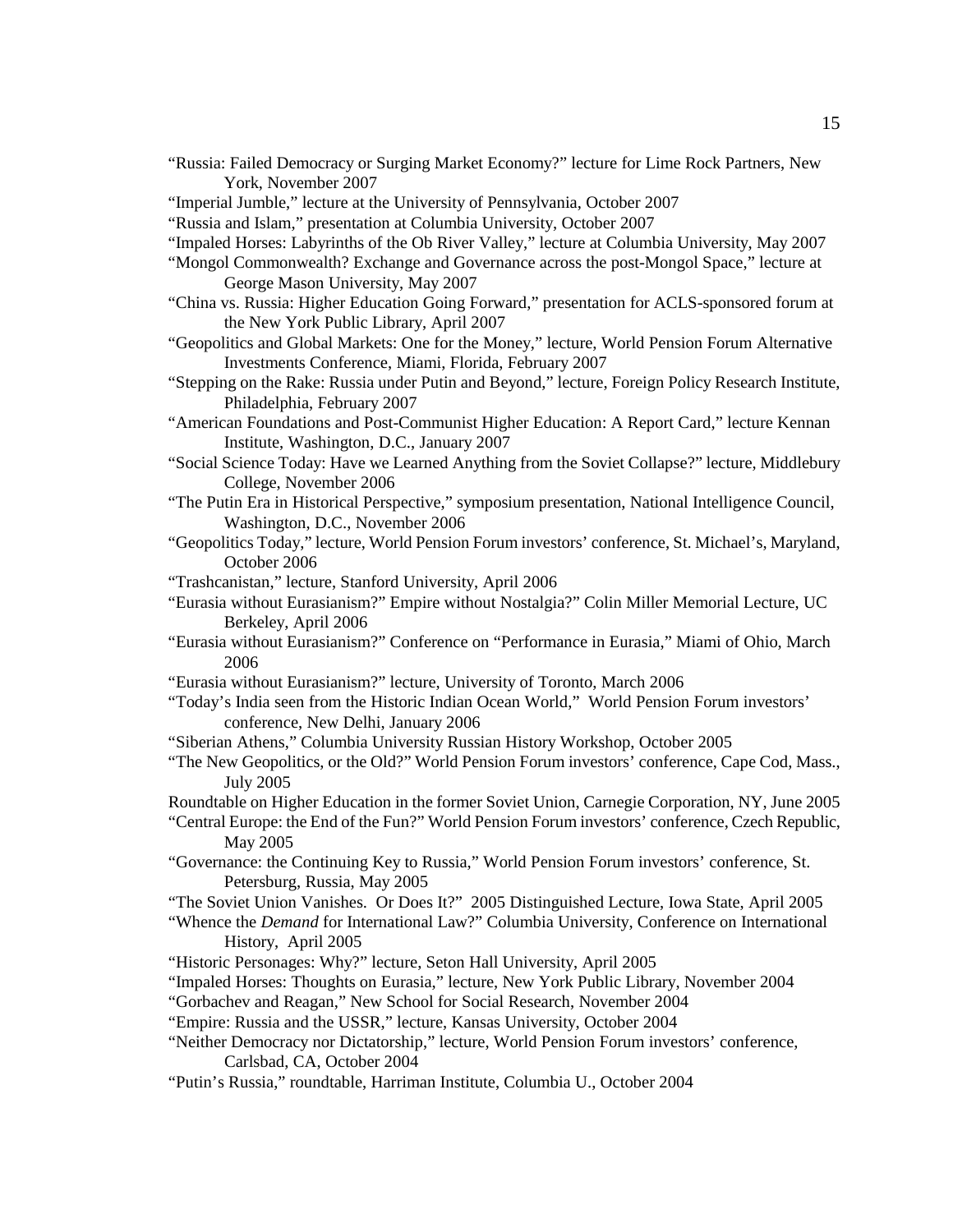- "Where is Russia Headed? Domestic and Foreign Policy in Putin's Second Term" symposium presentation, National Intelligence Council, Washington, D.C., March, 2004
- "Getting Russia Right," lecture, World Oil and Gas Forum, Houston, Texas, March 2004
- "Who Stole My Empire?" lecture, Seton Hall University, December 2003
- "Soviet Legacies in Putin's Russia," commentary, Council on Foreign relations, NY, November 2003
- "The U.S. and Russia in Central Eurasia: New Dialogue or Old Conflicts?" commentary, Columbia U., November 2003
- Conference on Centers of Excellence in Russian Higher Education, Kennan Institute, Washington, D.C., September 2003
- "Soviet/Russian Lessons," SSRC Workshop on the Middle East, New York, October 2003
- "Northeast Asian Regionalism," presentation at Yonsei University, Wonju, Korea, June 2003
- "Informal Mechanisms of Power in Moscow," presentation at Yonsei University, Seoul, June 2003
- "Use and Abuse of the Category 'Tradition'," presentation at Seoul national University, June 2003
- "Asia's Shifting Strategic Landscape," presentation, Foreign Policy Research Institute, Philadelphia, Feb. 2003
- "The Cold War: Lessons for the Future, or an Era That Has Passed?" lecture at Rowan Univ., Nov. 2002
- "Judicial Reforms and Chechen Hostage Situation: Contradictions of Russia," lecture at World Pension Forum, Washington, D.C., October 2002
- "Armageddon Averted," lecture at Filson Historical Society, Louisville, KY, May 2002
- "Getting Russia Right," lecture at World Pension Forum investors' conference, Moscow, May 2002
- "The History and the Future: Surprises and More Surprises," lecture at World Pension Forum investors' conference, Berlin, May 2002
- "Armageddon Averted," lecture at Stanford University, April 2002
- "Armageddon Averted," lecture at University of Wisconsin, April 2002
- "The Challenge of Nationalism," paper presented at Boston University Conference on the Long-Term Future, April 2002
- "Socialist Urbanism," commentary for "Harvard Project on the City," with Rem Koolhaas, NY, Jan. 2002
- "Armageddon Averted: The Soviet Collapse, 1970-2000," presentation at NYU panel, Dec. 2001, broadcast on C-Span 2 (beginning 21 April 2002)
- "Russia in the World," lecture at the Foreign Policy Research Institute, Philadelphia, Dec. 2001
- "Soviet Empire: A World History perspective," lecture at Birkbeck College, U. of London, Nov. 2001
- "Armageddon Averted," lecture at Glasgow University, Scotland, October 2001
- "Russia What Went Right?" lecture at St. Antony's Oxford U., October 2001
- "From Magnetic Mountain to Armageddon Averted," lecture at the School of Slavonic and East European Studies, University College London, October 2001
- "States and Statelessness in the Caucasus," paper presented at Princeton University, Conference on Chechnya, March 2001
- "Russia versus China," commentary, conference on China's Minorities, Washington, D.C., February 2001
- "Lost in Siberia," lecture at the University of Michigan, November 2000
- "Modern Times," paper presented at the University of Michigan, November 2000
- "Modern Times," paper presented at Cornell University, September 2000
- "Modern Times," paper presented at the University of Pennsylvania, September 2000
- "O kraevedenie i ego metodologii," paper presented at the Princeton/OSI-Russia Conference on Kraevedenie, St. Petersburg, Russia, June 2000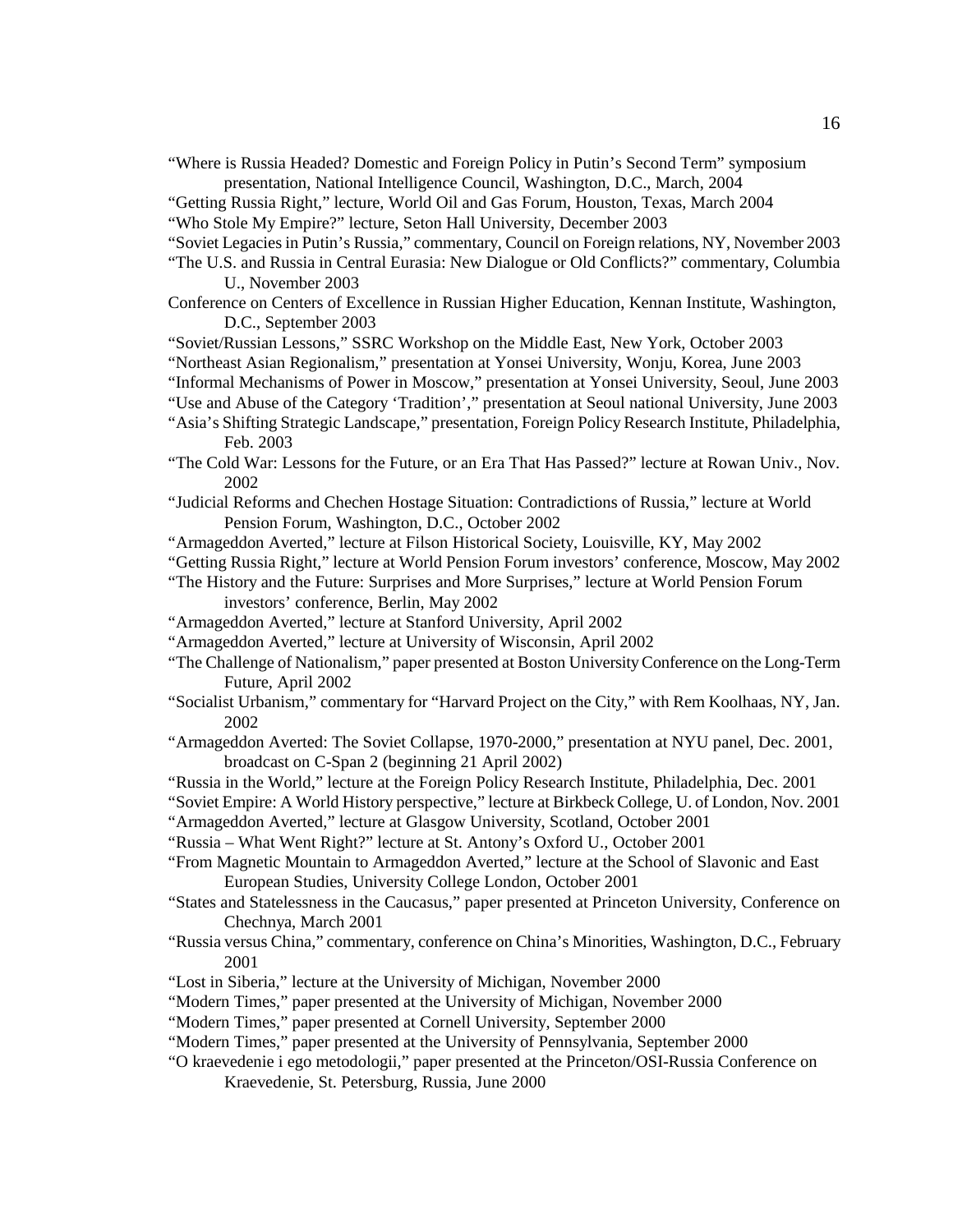- "The Soviet Union and Modernization: a Badly Posed Question?" paper presented at The Lottman Institute for Russian and Soviet Culture, Conference on Modernization, Bochum, Germany, June 2000
- "Continuity of the State? Russia since 1991," presentation at a Princeton University Workshop on State Continuity, April 2000
- "Back to Manor Farm? The End of Socialism and the Soviet Union," paper presented at Columbia University, Workshop on the Twentieth Century, April 2000
- "Political Terror," commentary at the Association of Europeanists Conference, Chicago, March 2000
- "Russia 2000: Structural Considerations beneath the Surface," presentation at the Milken Global Conference, Los Angeles, March 2000
- "Modern Times: The Soviet Union and the Interwar Conjuncture," paper presented at Harvard University, February 2000
- "Panic in the Kremlin," audio essay broadcast on Marketplace, National Public Radio, November 1999
- "Russia: Looking Back, Looking Forward," panel discussion at the World Forum II meeting of Pensions/2000, Chicago, November 1999
- "Corruption: on the Politics of a Ubiquitous Analytical Category" presentation at Central European University, Budapest, November 1999
- "Modern Times: the Soviet Union and the Interwar Conjuncture," paper at L'Institut National D'Etudes Demographiques, Paris, June 1999
- "Modernity and the Welfare State: A Framework for Soviet History," paper at Ohio State University, May 1999
- "Mysteries of the Ob," lecture at UCLA, March 1999
- "Russian Reform: Past and Future," panel discussion at the Milken Global Conference, Los Angeles, March 1999
- "Aid and other Myths: Russia and the West," panel discussion at Columbia University, March 1999 "Russia's Place in the World," lecture at the New School for Social Research, March 1999
- "The Riddle of the Russian State," lecture at the New School for Social Research, February 1999 "History without Teleology?" lecture at Yale University, February 1999
- "The Soviet Collapse is not Over," lecture at William Patterson University, November 1998
- "Improbable Narratives: the Slavic/Inner Asian Frontier 1500-2000," lecture at Stanford University, May 1998
- "Archival Fetishism in an Interpretive Wasteland: Soviet History after the Fall," lecture at Yale University, October 1997
- "Doing Business (or Not) in the Russian Far East," presentation to the USA-Russia Business Council, Annual Meeting, San Francisco, October 1997
- "Four Interpretative Tendencies: Po-Mo Potpourri, Springtime of Peoples, Resistor Nation, Burnt by the Sun," lecture at Stanford University, May 1997
- "1991 and the Russian Revolution: Sources, Conceptual Categories, Analytical Frameworks," paper presented at the University of California, Berkeley, May 1997
- "The Study of Urbanism: An Overview of Methodologies," lecture at a Conference on the History of Thessaloniki, Thessaloniki, Greece, May 1997

"Anglo-American Historiography on Russia/USSR before and after 1991," paper presented to the Rosiashi Kenkyukai, Tokyo, February 1997

"Defining Territories, Borders, and Empires: From Mongol Ulus to Russian Siberia 1200-1800," paper presented to the International Conference on Changes in the Slavic-Eurasian World, Hokkaido, Japan, January 1997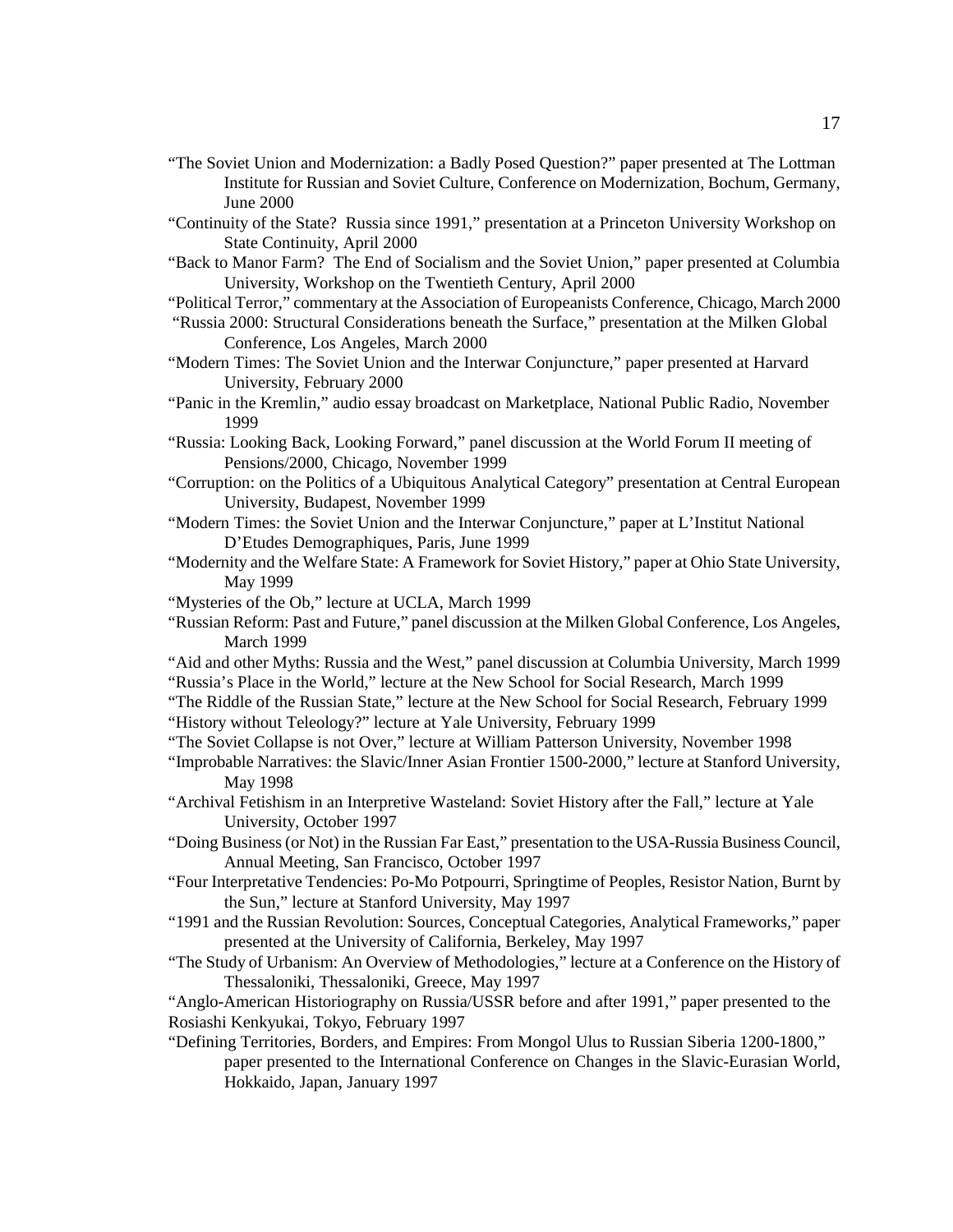- "Comparing 1991 and 1917: Elites and Empires," paper presented at the Slavic Research Institute, Hokkaido University, Japan, November 1996
- "On the Nature of Cultural Power: New York, Moscow, Tokyo," Lecture at Felicia: College de la culture, Nagoya, Japan, October 1996
- "Was There a Revolution in Russia in 1991?" Paper presented at Yonsei University Seoul, Korea, October 1996
- "Russia in the 1990s and Beyond," paper presented at Yonsei University Wonju, Korea, October 1996
- "Europe and European Borders since 1989-1991," commentary at the International Conference on Central and Eastern Europe, Hokkaido University, August 1996
- "Property as the Key to Understanding post-Communist Russia," commentary at the Slavic Research Center, Hokkaido University, Japan, July 1996

"Korea in Transnational Perspective," opening presentation at Princeton conference on Korea and Northeast Asia, May 1996

- "Panic at the Top: Elites and Revolutions," paper presented at Macalester College, Minnesota, April 1996
- "Robert Kerner and the Northeast Asia Seminar," paper presented at a conference on the Russian Far East, Khabarovsk, Russia, August 1995
- "What the Archives Don't Say," presentation at the World Congress of Slavists, Warsaw, August 1995
- "Understanding Terror," paper presented at the University of Chicago, May 1995
- "Mongolia in Northeast Asia," opening presentation at a conference on Greater Mongolia in the Twentieth Century, Princeton University, February 1995
- "Discovering the Socialist City," paper presented at the University of California, Berkeley, School of Architecture, March 1994
- "Russia and Northeast Asia," opening Presentation at Princeton Conference on "Siberia, the Russian Far East, and Northeast Asia," December 1993
- "Twentieth-century Siberia: An Interpretation," paper at the AAASS Conference, Honolulu, Hawaii, November 1993
- "The Administrative-Command System and Ideologies of Development in Twentieth-century Siberia," presentation to the Kemerovo Province Archives Association, August 1993 [in Russian]
- "Post-Communist Economic and Political Structures: The Case of Kemerovo Oblast," lecture at the Slavic Research Center, Hokkaido University, June 1993
- "The Rise of the Second Economy in the USSR," lecture at the Russian History Study Society, Tokyo, March 1993 [in Russian]
- "Culture in the Stalin Period," lecture at the Slavic Research Center, Hokkaido University, January 1993 [in Russian]
- "Case Study Siberia: Post-communist Political and Economic Structures in Historical Perspective," presentation at the USSR Academy of Sciences, Siberian Division, Institute of History, August 1991 [in Russian]
- "Anglo-American Interpretations of NEP," commentary at the International Conference on NEP \ Russia, Novosibirsk, July 1991 [in Russian]
- "The Past and Future of `Soviet' Studies: Politics Endures," paper at the Harriman Institute Seminar on the Future of Soviet Studies, February 1991
- "The Soviet Rustbelt," paper presented at the Harriman Institute, December 1990
- "Coercion and Identity: Workers' Lives in Stalin's Showcase City," paper at the Conference on